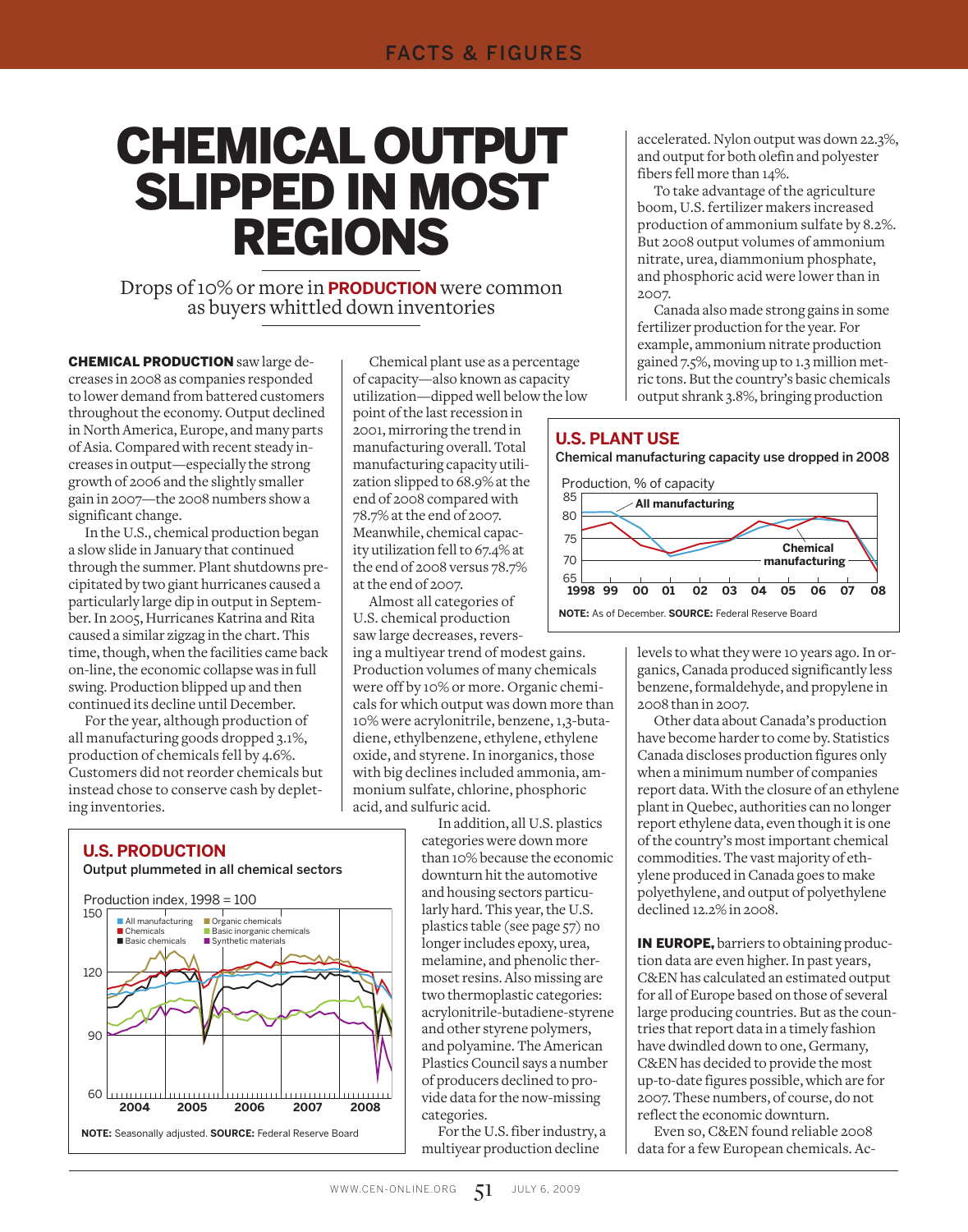#### production

cording to the trade association Euro-Chlor, European chlorine production fell by 4.7% in 2008 to 10.1 million metric tons. And according to the Association of Petrochemical Producers in Europe, ethylene production decreased 8.4% to 20.0 million metric tons.

In Asia, as in previous years, C&EN was unable to obtain output numbers for India and got only a handful of statistics from China. But data from Japan, Taiwan, and South Korea show that the region's chemical industry declined last year.

In Japan, total production of chemicals

sank nearly 7% in 2008. Large-volume chemicals were particularly affected, with production of petrochemicals shrinking by a sizable 9.9%. Output of many major chemicals in Japan was lower in 2008 than it was 10 years ago.

South Korea, which exports much of its output to China, saw overall production increase, but by a lot less than in previous years. Production of ethylene, propylene, and their corresponding polymers was up. Output of the engineering plastic acrylonitrile-butadiene-styrene, however, fell significantly.

In Taiwan, plastics production plunged; output of most major plastics was down by more than 10%. Taiwan's petrochemical industry declined more than 5% overall.

Even in China, output of some major chemicals reversed the regional trend by going down. Production of ethylene, which had grown by more than 10% per year over the previous decade, dipped 2.1% in 2008. Benzene's story was similar: Production was down slightly in 2008, a big change from 10 years of growth at an annual rate of more than 11%.

# U.S. PRODUCTION INDEX

Total chemical output declined almost 5% after six years of increases

| <b>PRODUCTION INDEX.</b>                                          |       |       |       |       |       |       |       |       |       |       |       | <b>ANNUAL CHANGE</b> |         |
|-------------------------------------------------------------------|-------|-------|-------|-------|-------|-------|-------|-------|-------|-------|-------|----------------------|---------|
| $2004 = 100$                                                      | 1998  | 1999  | 2000  | 2001  | 2002  | 2003  | 2004  | 2005  | 2006  | 2007  | 2008  | 2007-08              | 1998-08 |
| <b>Total index</b>                                                | 91.8  | 95.8  | 99.9  | 96.4  | 96.3  | 97.5  | 100.0 | 103.3 | 105.6 | 107.2 | 104.8 | $-2.2%$              | 1.3%    |
| All manufacturing                                                 | 90.2  | 94.8  | 99.2  | 95.3  | 95.5  | 97.0  | 100.0 | 104.2 | 107.0 | 108.7 | 105.3 | $-3.1$               | 1.6     |
| Nondurable manufacturing                                          | 99.0  | 99.7  | 100.3 | 97.0  | 98.1  | 98.2  | 100.0 | 102.8 | 103.6 | 104.7 | 101.6 | $-3.0$               | 0.3     |
| <b>Chemicals</b>                                                  | 86.9  | 88.6  | 90.0  | 88.4  | 94.7  | 95.9  | 100.0 | 103.5 | 106.7 | 108.0 | 103.0 | -4.6                 | 1.7     |
| <b>Basic chemicals</b>                                            | 90.5  | 95.0  | 91.7  | 82.5  | 88.8  | 91.4  | 100.0 | 101.5 | 102.7 | 106.2 | 97.8  | $-7.9$               | 0.8     |
|                                                                   |       |       |       |       |       |       |       |       |       |       |       |                      |         |
| Basic inorganic chemicals                                         | 100.9 | 102.6 | 95.3  | 91.3  | 100.2 | 100.1 | 100.0 | 103.7 | 100.1 | 103.0 | 104.8 | 1.7                  | 0.4     |
| Alkalis & chlorine                                                | 56.9  | 74.3  | 68.7  | 57.8  | 92.0  | 86.5  | 100.0 | 112.8 | 94.8  | 99.7  | 89.8  | $-9.9$               | 4.7     |
| Synthetic dyes & pigments                                         | 99.2  | 95.8  | 98.8  | 91.6  | 104.4 | 105.0 | 100.0 | 104.3 | 106.2 | 94.4  | 81.5  | $-13.7$              | $-1.9$  |
| Other basic inorganic<br>chemicals                                | 103.9 | 109.7 | 99.6  | 95.4  | 101.3 | 98.6  | 100.0 | 102.5 | 95.8  | 102.3 | 103.4 | 1.1                  | 0.0     |
|                                                                   |       |       |       |       |       |       |       |       |       |       |       |                      |         |
| Organic chemicals                                                 | 85.1  | 91.5  | 90.4  | 78.0  | 82.7  | 86.9  | 100.0 | 100.6 | 103.8 | 107.6 | 95.0  | $-11.7$              | 1.1     |
|                                                                   |       |       |       |       |       |       |       |       |       |       |       |                      |         |
| Synthetic materials (a)                                           | 105.8 | 106.8 | 104.8 | 94.6  | 97.3  | 95.4  | 100.0 | 106.1 | 104.8 | 105.6 | 94.1  | $-10.9$              | $-1.2$  |
| Plastic materials & resins                                        | 98.5  | 102.3 | 101.6 | 92.1  | 97.0  | 93.0  | 100.0 | 109.3 | 108.3 | 109.3 | 96.2  | $-12.0$              | $-0.2$  |
| Artificial & synthetic fibers                                     | 143.3 | 129.3 | 120.6 | 112.4 | 99.5  | 104.1 | 100.0 | 89.9  | 88.8  | 85.2  | 71.2  | $-16.4$              | $-6.8$  |
|                                                                   |       |       |       |       |       |       |       |       |       |       |       |                      |         |
| <b>Chemical products</b>                                          | 88.8  | 88.9  | 93.2  | 89.4  | 96.3  | 94.1  | 100.0 | 103.3 | 104.3 | 103.3 | 101.9 | $-1.4$               | 1.4     |
| Pharmaceuticals & medicines                                       | 76.6  | 79.7  | 82.9  | 89.2  | 96.2  | 99.5  | 100.0 | 104.0 | 110.6 | 112.9 | 110.8 | $-1.9$               | 3.8     |
| Soap, cleaning compounds &<br>toiletries                          | 80.9  | 77.7  | 80.2  | 81.6  | 92.9  | 89.3  | 100.0 | 107.5 | 112.9 | 108.8 | 111.0 | 2.0                  | 3.2     |
| Paint & coatings                                                  | 99.8  | 97.8  | 97.5  | 95.4  | 95.6  | 94.3  | 100.0 | 97.6  | 91.7  | 90.4  | 83.4  | $-7.7$               | $-1.8$  |
|                                                                   |       |       |       |       |       |       |       |       |       |       |       |                      |         |
| Pesticides, fertilizers & other<br>agricultural chemicals         | 112.4 | 101.3 | 95.6  | 88.0  | 91.0  | 95.3  | 100.0 | 104.1 | 110.8 | 103.7 | 94.4  | $-9.0$               | $-1.7$  |
| a Includes synthetic rubber <b>SOLIPCE:</b> Federal Reserve Roard |       |       |       |       |       |       |       |       |       |       |       |                      |         |

**a** Includes synthetic rubber. **SOURCE:** Federal Reserve Board

#### CANADA PRODUCTION INDEX

In 2008, basic chemicals manufacturing fell back to where it was a decade before

| <b>PRODUCTION INDEX.</b>         |      |      |       |       |       |       |       |       |       |       |       |         | <b>ANNUAL CHANGE</b> |
|----------------------------------|------|------|-------|-------|-------|-------|-------|-------|-------|-------|-------|---------|----------------------|
| $2004 = 100$                     | 1998 | 1999 | 2000  | 2001  | 2002  | 2003  | 2004  | 2005  | 2006  | 2007  | 2008  | 2007-08 | 1998-08              |
| All manufacturing                | 85.8 | 92.8 | 103.2 | 98.1  | 98.9  | 98.1  | 100.0 | 101.6 | 101.1 | 100.1 | 94.0  | -6.0%   | 0.9%                 |
| <b>Chemicals</b>                 | 78.6 | 81.9 | 91.1  | 93.2  | 97.2  | 99.9  | 100.0 | 101.3 | 102.0 | 101.7 | 99.7  | $-1.9$  | 2.4                  |
| Basic chemicals                  | 96.6 | 96.1 | 110.5 | 110.5 | 109.2 | 107.5 | 100.0 | 101.4 | 105.7 | 100.4 | 96.6  | $-3.8$  | 0.0                  |
| Pharmaceuticals & medicines      | 50.4 | 58.8 | 70.7  | 92.2  | 105.4 | 110.5 | 100.0 | 98.4  | 106.1 | 104.0 | 109.1 | 4.9     | 8.0                  |
| <b>SOURCE:</b> Statistics Canada |      |      |       |       |       |       |       |       |       |       |       |         |                      |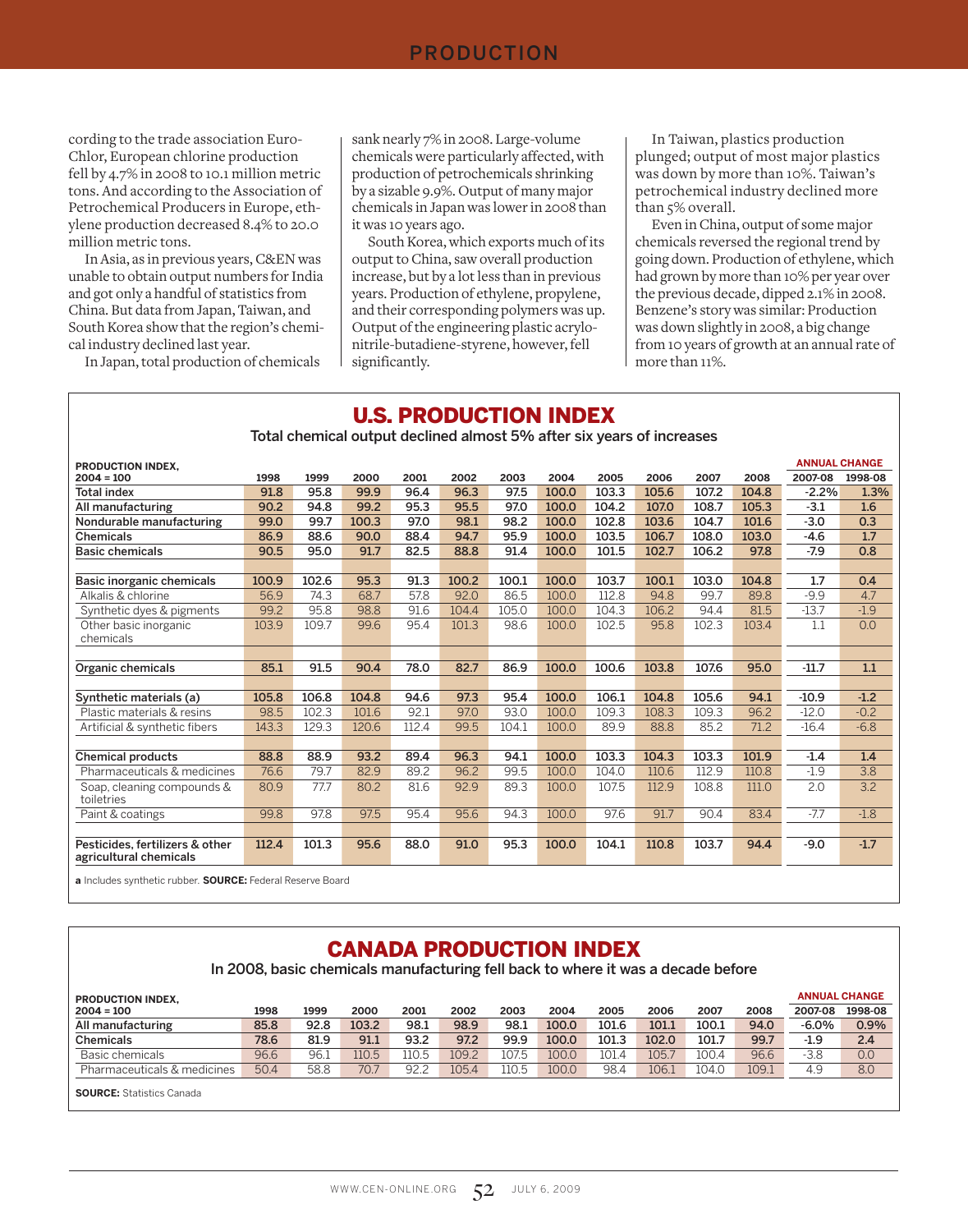# ASIA PRODUCTION INDEX

Chemical output held up in South Korea but dropped sharply in Taiwan and Japan

| <b>PRODUCTION INDEX.</b>        |       |       |       |       |       |       |       |       |       |       |       | <b>ANNUAL CHANGE</b> |        |
|---------------------------------|-------|-------|-------|-------|-------|-------|-------|-------|-------|-------|-------|----------------------|--------|
| $2004 = 100$                    | 1998  | 1999  | 2000  | 2001  | 2002  | 2003  | 2004  | 2005  | 2006  | 2007  | 2008  | 2007-08 1998-08      |        |
| <b>JAPAN</b>                    |       |       |       |       |       |       |       |       |       |       |       |                      |        |
| Mining & manufacturing          | 94.7  | 95.4  | 100.9 | 95.9  | 91.8  | 94.8  | 100.0 | 101.1 | 105.6 | 108.6 | 104.9 | $-3.4%$              | 1.0%   |
| All chemicals (a)               | 96.2  | 99.6  | 100.2 | 97.1  | 97.1  | 98.6  | 100.0 | 100.6 | 100.3 | 102.3 | 95.5  | $-6.6$               | $-0.4$ |
| Petrochemicals                  | 93.6  | 98.2  | 98.1  | 93.6  | 94.5  | 97.4  | 100.0 | 101.0 | 99.0  | 102.2 | 92.1  | $-9.9$               | $-0.6$ |
| Aromatics                       | 85.5  | 91.8  | 91.1  | 88.9  | 91.7  | 96.9  | 100.0 | 104.6 | 104.4 | 107.7 | 97.8  | $-9.1$               | 0.6    |
| Industrial sodium chemicals     | 102.1 | 103.6 | 104.7 | 97.0  | 98.7  | 100.0 | 100.0 | 100.8 | 98.3  | 98.4  | 95.5  | $-2.9$               | $-0.8$ |
| Inorganic chemicals & dyes      | 89.8  | 95.0  | 98.1  | 93.5  | 95.5  | 97.6  | 100.0 | 101.2 | 99.5  | 100.6 | 98.1  | $-2.4$               | 0.3    |
| Organic chemicals               | 95.9  | 101.2 | 99.9  | 93.6  | 93.9  | 99.3  | 100.0 | 101.4 | 98.8  | 102.7 | 90.0  | $-12.3$              | $-1.2$ |
| Cyclic intermediates & dyes     | 96.1  | 99.2  | 98.7  | 94.9  | 96.6  | 97.6  | 100.0 | 97.0  | 95.4  | 96.4  | 83.1  | $-13.9$              | $-1.8$ |
| <b>Plastics</b>                 | 97.8  | 100.6 | 102.2 | 96.5  | 96.5  | 96.9  | 100.0 | 100.0 | 99.6  | 100.1 | 91.7  | $-8.4$               | $-0.9$ |
| Synthetic rubber                | 93.5  | 97.0  | 97.9  | 90.1  | 94.1  | 97.6  | 100.0 | 100.6 | 99.4  | 102.3 | 102.1 | $-0.2$               | 0.5    |
| <b>Fertilizers</b>              | 130.2 | 126.2 | 124.7 | 115.5 | 107.4 | 99.5  | 100.0 | 98.2  | 96.5  | 95.7  | 90.6  | $-5.3$               | $-3.3$ |
|                                 |       |       |       |       |       |       |       |       |       |       |       |                      |        |
| <b>SOUTH KOREA</b>              |       |       |       |       |       |       |       |       |       |       |       |                      |        |
| All manufacturing               | 54.1  | 67.7  | 79.2  | 79.4  | 85.9  | 90.5  | 100.0 | 106.2 | 115.4 | 123.6 | 127.3 | 3.0%                 | 8.3%   |
| <b>Chemicals &amp; chemical</b> | 71.8  | 79.2  | 84.0  | 86.3  | 91.8  | 95.3  | 100.0 | 103.1 | 105.7 | 113.0 | 113.8 | 0.7                  | 4.4    |
| products                        |       |       |       |       |       |       |       |       |       |       |       |                      |        |
| Rubber & plastic products       | 68.9  | 81.0  | 86.4  | 88.6  | 94.4  | 96.8  | 100.0 | 102.0 | 108.9 | 115.3 | 111.4 | $-3.4$               | 4.7    |
|                                 |       |       |       |       |       |       |       |       |       |       |       |                      |        |
| <b>TAIWAN</b>                   |       |       |       |       |       |       |       |       |       |       |       |                      |        |
| All manufacturing               | 72.1  | 77.7  | 83.8  | 76.2  | 83.0  | 90.9  | 100.0 | 103.7 | 108.3 | 117.4 | 115.5 | $-1.6%$              | 4.8%   |
| <b>Chemicals</b>                | 49.7  | 54.0  | 57.3  | 65.4  | 73.8  | 85.3  | 100.0 | 104.0 | 98.1  | 99.4  | 90.4  | $-9.1$               | 6.2    |
| Basic chemicals                 | 64.0  | 69.6  | 77.6  | 78.9  | 80.5  | 88.4  | 100.0 | 101.5 | 118.9 | 122.2 | 117.6 | $-3.7$               | 6.3    |
| Petrochemicals                  | 46.1  | 54.0  | 59.7  | 72.1  | 80.9  | 92.1  | 100.0 | 102.6 | 104.4 | 123.8 | 117.2 | $-5.3$               | 9.8    |
| Fertilizers                     | 130.8 | 120.4 | 115.7 | 108.0 | 103.4 | 103.2 | 100.0 | 107.1 | 108.5 | 110.0 | 105.1 | $-4.4$               | $-2.2$ |
| Man-made fibers                 | 90.7  | 92.5  | 96.1  | 93.0  | 100.3 | 98.8  | 100.0 | 87.5  | 84.4  | 81.2  | 65.2  | $-19.7$              | $-3.2$ |
| Plastics & resins               | 74.2  | 81.2  | 84.7  | 84.9  | 91.2  | 95.8  | 100.0 | 98.1  | 98.6  | 107.2 | 95.7  | $-10.7$              | 2.6    |
| Synthetic rubber                | 80.0  | 84.5  | 79.4  | 81.8  | 89.8  | 93.8  | 100.0 | 99.0  | 103.1 | 113.0 | 105.1 | $-7.0$               | 2.8    |

**a** Excludes pharmaceuticals. **SOURCES:** Japan's Ministry of Economy, Trade & Industry; Korea National Statistical Office, Republic of Korea; Taiwan's Ministry of Economic Affairs

# U.S. ORGANICS

Only aniline showed a modest rise in 2008; all others declined

| <b>THOUSANDS OF METRIC TONS</b>          |        |        |        |        |        |        |        |        |        |        |        |          | <b>ANNUAL CHANGE</b> |
|------------------------------------------|--------|--------|--------|--------|--------|--------|--------|--------|--------|--------|--------|----------|----------------------|
| UNLESS OTHERWISE INDICATED               | 1998   | 1999   | 2000   | 2001   | 2002   | 2003   | 2004   | 2005   | 2006   | 2007   | 2008   | 2007-08  | 1998-08              |
| Acrylonitrile                            | 1,415  | 1,415  | 1,551  | 1,343  | 1,239  | 1,501  | 1,598  | 1,323  | 1,371  | 1.270  | 1,018  | $-19.8%$ | $-3.2%$              |
| Aniline                                  | 701    | 719    | 846    | 865    | 921    | 969    | 1.034  | 964    | 930    | 978    | 1,009  | 3.1      | 3.7                  |
| Benzene (thousands of<br>$liters)$ (a,b) | 8,467  | 9.088  | 9,156  | 7,271  | 8,130  | 7.926  | 8.781  | 7.574  | 7.642  | 7.979  | 6,359  | $-20.3$  | $-2.8$               |
| 1,3-Butadiene (c)                        | 1,844  | 1,942  | 2,009  | 1,721  | 1,869  | 1,901  | 2,204  | 2,046  | 1,987  | 2,047  | 1,633  | $-20.2$  | $-1.2$               |
| Cumene                                   | 3.045  | 3.162  | 3.741  | 3.186  | 3.503  | 3.397  | 3.736  | 3.509  | 3.559  | 3.702  | 3.386  | $-8.5$   | 1.1                  |
|                                          |        |        |        |        |        |        |        |        |        |        |        |          |                      |
| Ethylbenzene                             | 5.743  | 5.945  | 5.967  | 4.642  | 5.412  | 5.578  | 5.779  | 5,251  | 5.286  | 5.538  | 4.104  | $-25.9$  | $-3.3$               |
| Ethylene                                 | 23.614 | 25.300 | 25,113 | 22.513 | 23.644 | 22.976 | 25.682 | 23.974 | 25.020 | 25.412 | 22.554 | $-11.2$  | $-0.5$               |
| Ethylene dichloride                      | 11,140 | 10,358 | 9,911  | 9,336  | 9,328  | 9,994  | 12,163 | 11,308 | 9,732  | 9,562  | 8,973  | $-6.2$   | $-2.1$               |
| Ethylene oxide                           | 3.692  | 4.030  | 3.867  | 3.343  | 3.447  | 3.660  | 3.772  | 3,166  | 3.445  | 3.415  | 2.903  | $-15.0$  | $-2.4$               |
|                                          |        |        |        |        |        |        |        |        |        |        |        |          |                      |
| Propylene (d)                            | 13,014 | 13,202 | 14,457 | 13,176 | 14,425 | 13,939 | 15,345 | 15.490 | 15.650 | 16,187 | 14,791 | $-8.6$   | 1.3                  |
| Styrene                                  | 5,166  | 5.397  | 5.405  | 4.214  | 4.899  | 5,167  | 5.394  | 5,042  | 4.827  | 5,100  | 4.100  | $-19.6$  | $-2.3$               |
| Urea                                     | 8,042  | 8,080  | 6.969  | 6,080  | 7,038  | 5,783  | 5.756  | 5,268  | 5,383  | 5,585  | 5,288  | $-5.3$   | $-4.1$               |
| Vinyl acetate                            | 1,333  | 1,378  | 1,497  | 1,188  | 1,349  | 1,306  | 1,431  | 1,327  | 1,315  | 1,391  | 1,267  | $-8.9$   | $-0.5$               |

**a** Production by tar distillers and coke-oven operators is not included. **b** Specification grades. **c** Rubber grade. **d** All grades.<br>**SOURCES:** National Petrochemical & Refiners Association, Bureau of the Census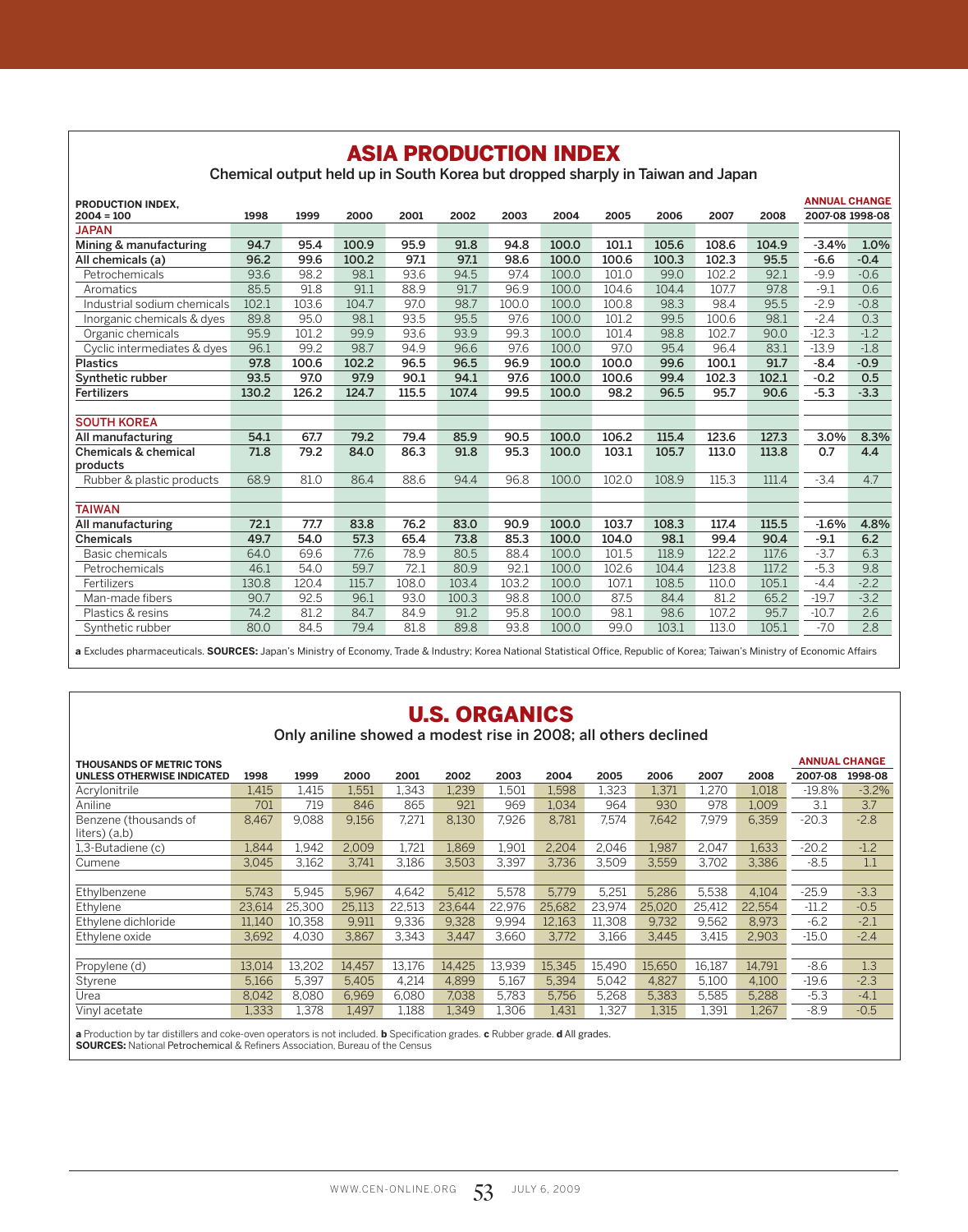#### CANADA ORGANICS

Output of many products dropped significantly in 2008

| <b>THOUSANDS OF</b> |       |       |       |       |       |       |       |       |      |       |       | <b>ANNUAL CHANGE</b> |         |
|---------------------|-------|-------|-------|-------|-------|-------|-------|-------|------|-------|-------|----------------------|---------|
| <b>METRIC TONS</b>  | 1998  | 1999  | 2000  | 2001  | 2002  | 2003  | 2004  | 2005  | 2006 | 2007  | 2008  | 2007-08              | 1998-08 |
| Benzene             | 718   | 805   | 859   | 751   | 849   | 843   | 915   | 798   | 743  | 794   | 704   | $-11.3%$             | $-0.2%$ |
| <b>Butadiene</b>    | 236   | 230   | 252   | 245   | 276   | 276   | 289   | 246   | 262  | 234   | na    | na                   | na      |
| Ethylene            | 3.557 | 3.881 | 4.069 | 4.261 | 4.734 | 4.729 | 5.095 | na    | na   | 5.055 | na    | na                   | na      |
| Formaldehyde        | 228   | 211   | 194   | 179   | 212   | 245   | 269   | na    | 236  | 195   | 165   | $-15.4$              | $-3.2$  |
|                     |       |       |       |       |       |       |       |       |      |       |       |                      |         |
| Propylene           | 1.038 | l.000 | 934   | 882   | 956   | 938   | 939   | 737   | 833  | 917   | 771   | $-15.9$              | $-2.9$  |
| Toluene             | 222   | 260   | 218   | 222   | 256   | 289   | na    | na    | 253  | 211   | na    | na                   | na      |
| Urea                | 3.714 | 3.783 | 3.887 | 3.363 | 3.436 | 3.311 | 3.654 | 3.549 | na   | 3.574 | 3.837 | 7.4                  | 0.3     |
| Xylenes             | 308   | 253   | 312   | 271   | 294   | 336   | 351   | na    | na   | na    | na    | na                   | na      |

**NOTE:** Some data are now not being released because of confidentiality requirements. **na** = not available. **SOURCE:** Statistics Canada

## EUROPE ORGANICS

Major products such as ethylene and propylene showed steady gains in 2007

| <b>THOUSANDS OF</b> |        |        |        |        |        |        |        |        |        |        |        | <b>ANNUAL</b><br><b>CHANGE.</b> |
|---------------------|--------|--------|--------|--------|--------|--------|--------|--------|--------|--------|--------|---------------------------------|
| <b>METRIC TONS</b>  | 1997   | 1998   | 1999   | 2000   | 2001   | 2002   | 2003   | 2004   | 2005   | 2006   | 2007   | 2006-07                         |
| Acetic acid         | 781    | 584    | 593    | 754    | 495    | 716    | 676    | 1,451  | 1,500  | 866    | 869    | 0.3%                            |
| Acetone             | 1,173  | 1,254  | 1,307  | 1,325  | 404    | 1,011  | 1,235  | 1,567  | 1,336  | 1,536  | 1,628  | 6.0                             |
| Benzene             | 3,561  | 3,345  | 3,705  | 4,565  | 6,670  | 6,817  | 6,535  | 7,931  | 7,089  | 6,052  | 6,072  | 0.3                             |
| <b>Butadiene</b>    | 1,939  | 1,971  | 2,027  | 2,097  | 1,992  | 2,024  | 2,131  | 2,222  | 2,233  | 2,182  | 2,188  | 0.3                             |
| 1-Butanol           | 164    | 188    | 44     | 67     | 531    | 575    | 542    | 788    | 816    | 417    | 419    | 0.5                             |
|                     |        |        |        |        |        |        |        |        |        |        |        |                                 |
| Ethylbenzene        | 679    | 684    | 937    | 149    | 1,180  | 769    | 911    | 4,262  | 4,276  | 1,146  | 1,131  | $-1.3$                          |
| Ethylene            | 18,537 | 18,980 | 19,362 | 19,444 | 19,674 | 20,159 | 20,686 | 21,408 | 21,600 | 21,192 | 21,818 | 3.0                             |
| Ethylene dichloride | 902    | 860    | 1,056  | 1.122  | 2,759  | 3,358  | 3,374  | 6,044  | 6.646  | 1.407  | 1,452  | 3.2                             |
| Ethylene glycol     | 506    | 1,171  | 1,177  | 1,195  | 268    | 239    | 857    | 1,404  | 1,637  | 1,470  | 1,501  | 2.1                             |
| Ethylene oxide      | 634    | 644    | 592    | 637    | 934    | 717    | 792    | 2,311  | 2,397  | 640    | 772    | 20.6                            |
|                     |        |        |        |        |        |        |        |        |        |        |        |                                 |
| Formaldehyde        | 808    | 824    | 947    | 954    | 2,463  | 3,299  | 3.295  | 4,017  | 4,057  | 1,076  | 1,231  | 14.4                            |
| Methanol            | 2,365  | 2,242  | 869    | 1,148  | 2,030  | 1,844  | 2,009  | 2,878  | 3,248  | 2,395  | 2,100  | $-12.3$                         |
| Phenol              | na     | 1,391  | na     | na     | 689    | 797    | 724    | 2,059  | 2,005  | 2,189  | 2,182  | $-0.3$                          |
| Phthalic anhydride  | 414    | 446    | 446    | 488    | 371    | 442    | 430    | 848    | 852    | 475    | 459    | $-3.4$                          |
| Propylene           | 12,624 | 12,885 | 13,153 | 13,330 | 13,352 | 14,107 | 14,708 | 15,123 | 15,406 | 15,291 | 15,670 | 2.5                             |
|                     |        |        |        |        |        |        |        |        |        |        |        |                                 |
| Propylene glycol    | 361    | 351    | 429    | 443    | 316    | 305    | 329    | 1,987  | 2,179  | 723    | 586    | $-18.9$                         |
| Propylene oxide     | 819    | 727    | 845    | 908    | 735    | 777    | 861    | 666    | 950    | 2,012  | 2,091  | 3.9                             |
| Styrene             | 3,025  | 3,152  | 2,989  | 3,215  | 958    | 3,078  | 3,215  | 6,220  | 4,963  | 4,380  | 4,598  | 5.0                             |
| Toluene             | 209    | 1,130  | 1.172  | 1.155  | 886    | 919    | 848    | 1,913  | 2,014  | 1,699  | 1,744  | 2.6                             |
| Vinyl acetate       | 391    | 469    | 718    | 644    | 457    | 667    | 502    | 881    | 800    | 910    | 946    | 4.0                             |
| Xylenes             | 1.368  | 2,514  | 2,497  | 2,602  | 579    | 1,122  | 626    | 4,382  | 4,282  | 4,257  | 3,867  | $-9.2$                          |

**NOTE:** Data for 2008 are not available. Data from 2005 forward are for 27 countries in the European Union; between 2002 and 2005, for 25 countries; and prior to 2002, for 15<br>countries. Thus, 10-year comparisons are not me

**SOURCES:** European Union, national government statistics offices, Association of Petrochemical Producers in Europe

#### CHINA ORGANICS

Production uncharacteristically leveled off in 2008

| <b>THOUSANDS OF</b> |       |       |       |       |       |       |       |       |       |        |        |         | <b>ANNUAL CHANGE</b> |
|---------------------|-------|-------|-------|-------|-------|-------|-------|-------|-------|--------|--------|---------|----------------------|
| <b>METRIC TONS</b>  | 1998  | 1999  | 2000  | 2001  | 2002  | 2003  | 2004  | 2005  | 2006  | 2007   | 2008   |         | 2007-08 1998-08      |
| Benzene (pure)      | 1,341 | 1.535 | 1,850 | 1.988 | 2.131 | 2.408 | 2.556 | 3.061 | 3.441 | 4.069  | 4.034  | $-0.9%$ | 11.6%                |
| Caprolactam         | 120   | 109   | 164   | 152   | 170   | 201   | 228   | 214   | 291   | 299    | 290    | $-3.0$  | 9.2                  |
| Ethylene            | 3.772 | .348  | 4.743 | 4.807 | 5.414 | 6.118 | 6.266 | 7.555 | 8.765 | 10.477 | 10.256 | $-2.1$  | 10.5                 |
| Methanol (refined)  | 1,581 | 794   | 1,967 | 2,065 | 2,110 | 2,989 | 4.406 | 5,356 | 7,623 | 10.764 | 11,263 | 4.6     | 21.7                 |
|                     |       |       |       |       |       |       |       |       |       |        |        |         |                      |

**SOURCE:** China National Chemical Information Center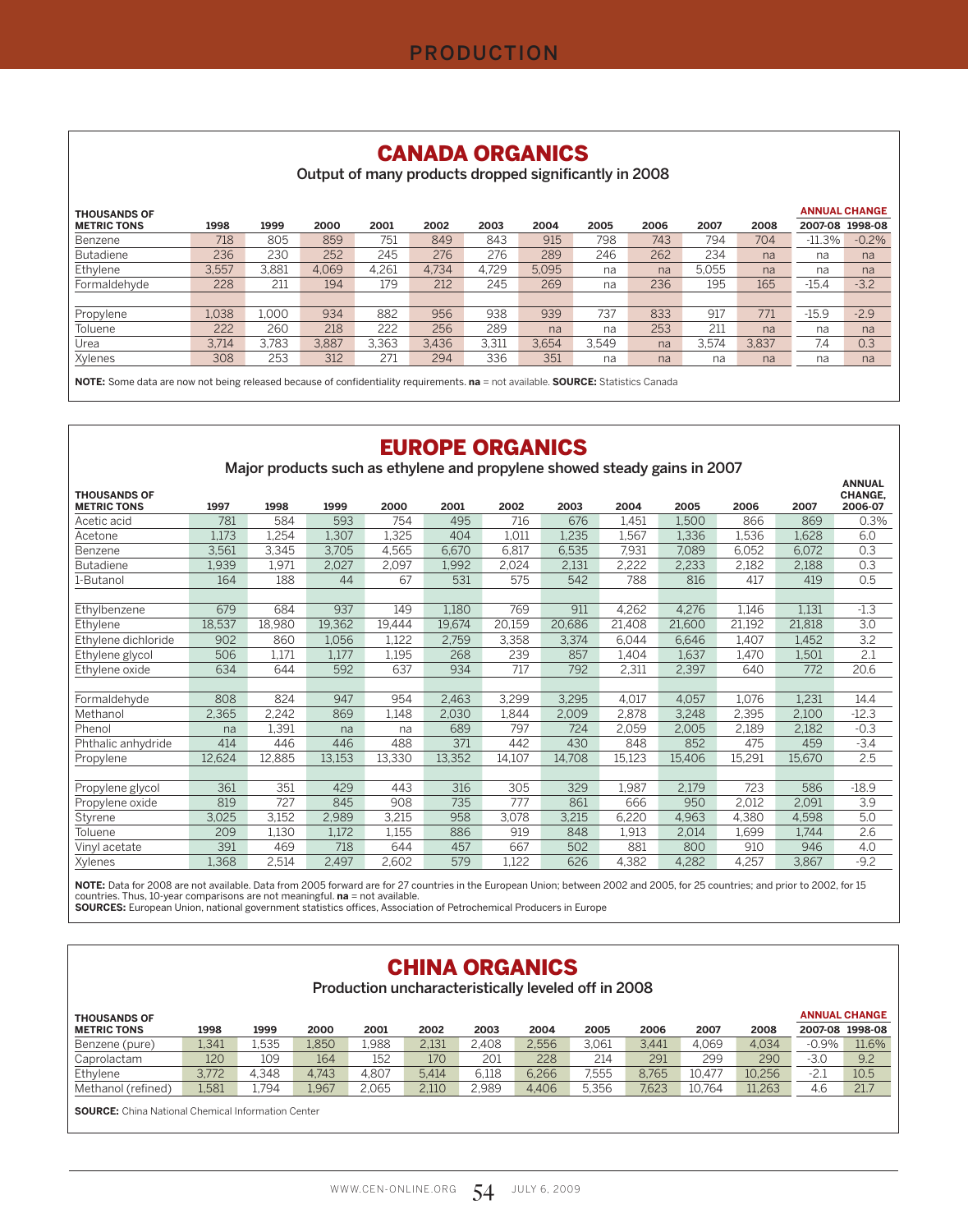# ASIA ORGANICS

Overall output held steady in South Korea but fell precipitously in Taiwan and Japan

| 2007-08<br>1998-08<br><b>THOUSANDS OF METRIC TONS</b><br>1998<br>1999<br>2000<br>2001<br>2002<br>2003<br>2004<br>2005<br>2006<br>2007<br>2008<br><b>JAPAN</b><br>594<br>569<br>592<br>589<br>597<br>587<br>654<br>644<br>675<br>599<br>500<br>$-14.8%$<br>$-2.6%$<br>Acetic acid<br>459<br>507<br>508<br>476<br>472<br>492<br>539<br>546<br>531<br>593<br>491<br>$-17.2$<br>Acetone<br>0.7<br>780<br>742<br>743<br>$-19.2$<br>667<br>738<br>732<br>738<br>708<br>711<br>667<br>600<br>$-1.1$<br>Acrylonitrile<br>4,459<br>4,425<br>4,261<br>4,313<br>4,551<br>4,758<br>4,980<br>4,874<br>5,245<br>4,581<br>$-12.7$<br>0.9<br>4,203<br>Benzene (a)<br>1,035<br>976<br>993<br>953<br>$-6.9$<br>$-0.2$<br>977<br>1,044<br>1.062<br>1,041<br>1,040<br>1.002<br>1,024<br><b>Butadiene</b><br>424<br>495<br>472<br>476<br>519<br>506<br>513<br>537<br>537<br>482<br>$-10.2$<br>1.3<br>Butanol<br>461<br>519<br>581<br>599<br>531<br>508<br>530<br>503<br>458<br>467<br>467<br>432<br>$-7.5$<br>$-1.8$<br>Caprolactam<br>$-20.8$<br>652<br>688<br>673<br>598<br>607<br>685<br>676<br>722<br>731<br>703<br>557<br>$-1.6$<br>Cyclohexane<br>7,570<br>7,076<br>7,687<br>7,614<br>7,361<br>7,152<br>7,367<br>7,618<br>7,522<br>7,739<br>6,882<br>$-11.1$<br>$-0.3$<br>Ethylene<br>3,491<br>3,503<br>3,431<br>3,275<br>3,352<br>3,463<br>3,594<br>3,687<br>3,514<br>3,603<br>3,212<br>$-10.9$<br>$-0.8$<br>Ethylene dichloride<br>920<br>922<br>930<br>787<br>733<br>814<br>786<br>841<br>763<br>754<br>629<br>$-16.6$<br>$-3.7$<br>Ethylene glycol<br>891<br>974<br>953<br>976<br>990<br>868<br>939<br>941<br>1,005<br>966<br>865<br>$-10.5$<br>$-1.0$<br>Ethylene oxide<br>$\overline{285}$<br>315<br>278<br>262<br>$\overline{302}$<br>306<br>307<br>279<br>280<br>270<br>259<br>$-1.0$<br>$-4.1$<br>Octanol<br>851<br>926<br>938<br>772<br>$-19.7$<br>Phenol<br>888<br>916<br>884<br>891<br>966<br>860<br>961<br>$-1.0$<br>398<br>396<br>377<br>382<br>357<br>315<br>279<br>281<br>246<br>$-12.5$<br>$-4.7$<br>Phthalate plasticizers<br>417<br>369<br>301<br>301<br>290<br>259<br>262<br>257<br>239<br>179<br>176<br>$-5.2$<br>262<br>175<br>$-1.7$<br>Phthalic anhydride<br>274<br>302<br>304<br>294<br>299<br>314<br>346<br>339<br>344<br>343<br>308<br>$-10.2$<br>1.2<br>Polypropylene glycol<br>5,520<br>5,453<br>5,342<br>5,309<br>5,767<br>6,030<br>6,090<br>6,286<br>5,674<br>$-9.7$<br>1.1<br>5,101<br>5,610<br>Propylene<br>1,616<br>1,547<br>1,527<br>1,496<br>1,624<br>1,531<br>1,472<br>1,432<br>1,254<br>1,015<br>$-19.1$<br>$-4.5$<br>Purified terephthalic acid<br>1,443<br>Styrene<br>2,770<br>3,055<br>2,968<br>3.004<br>3.016<br>3,201<br>3,345<br>3,392<br>3,295<br>3,533<br>2.851<br>$-19.3$<br>0.3<br>1,349<br>1,488<br>1,489<br>1,423<br>1,548<br>1,584<br>1,634<br>1,676<br>1,633<br>1,637<br>1,435<br>$-12.3$<br>0.6<br>Toluene (a)<br>214<br>214<br>245<br>232<br>229<br>224<br>192<br>192<br>223<br>230<br>216<br>$-2.2$<br>1.6<br>Toluene diisocyanate<br>4,340<br>4,641<br>4,681<br>4,798<br>4,900<br>5,213<br>5,395<br>5,570<br>5,727<br>6,006<br>5,698<br>$-5.1$<br>2.8<br>Xylene (a)<br>$-7.9$<br>2,754<br>2,969<br>2,920<br>2,814<br>2,920<br>3,097<br>3,164<br>3,358<br>3,357<br>3,301<br>3,039<br>1.0<br>p-Xylene<br><b>SOUTH KOREA</b><br>Benzene<br>2,412<br>2,572<br>2,834<br>2,650<br>2,852<br>3,246<br>3,462<br>3,594<br>3,719<br>4,065<br>4,006<br>$-1.5$<br>5.2<br>764<br>939<br>731<br>808<br>777<br>816<br>860<br>917<br>948<br>1,078<br>1,072<br>$-0.6$<br>3.9<br><b>Butadiene</b><br>5,216<br>5,398<br>5,636<br>5,945<br>$\overline{3.0}$<br>5,110<br>5,439<br>5,872<br>6,058<br>6,055<br>6,788<br>6,989<br>3.2<br>Ethylene<br>2.2<br>3.9<br>3,247<br>3,282<br>3,409<br>3,273<br>3,557<br>3,753<br>3,892<br>3,945<br>4,172<br>4,669<br>4,772<br>Propylene<br>1,521<br>1,473<br>984<br>1,017<br>1,133<br>1,392<br>1,416<br>1,441<br>1,498<br>1,501<br>1,512<br>$-2.6$<br>4.1<br>Vinyl chloride<br><b>TAIWAN</b><br>167<br>175<br>186<br>292<br>339<br>352<br>379<br>386<br>418<br>451<br>360<br>$-20.2$<br>8.0<br>Acrylonitrile<br>415<br>605<br>690<br>1.070<br>931<br>998<br>1,088<br>1,204<br>1,180<br>1,606<br>1,550<br>$-3.5$<br>14.1<br>Benzene<br>122<br>346<br>190<br>220<br>349<br>390<br>412<br>387<br>394<br>521<br>513<br>$-1.5$<br>15.4<br><b>Butadiene</b><br>216<br>123<br>119<br>171<br>184<br>186<br>216<br>247<br>257<br>257<br>216<br>$-16.0$<br>5.8<br>Caprolactam<br>270<br>269<br>198<br>280<br>257<br>243<br>239<br>204<br>211<br>244<br>189<br>$-22.5$<br>$-3.5$<br>Dioctyl phthalate<br>2,584<br>935<br>1,296<br>1,592<br>2,393<br>2,679<br>2,864<br>2,890<br>2,888<br>3,666<br>3,623<br>$-1.2$<br>14.5<br>Ethylene<br>206<br>301<br>612<br>1,036<br>939<br>1.169<br>1,459<br>1.413<br>1,343<br>1,795<br>2,014<br>12.2<br>25.6<br>Ethylene glycol<br>1,995<br>545<br>765<br>930<br>1,410<br>1,462<br>1,752<br>2,012<br>2,105<br>2,835<br>2,663<br>$-6.1$<br>17.2<br>Propylene<br>2,433<br>2,769<br>3,140<br>3,217<br>3,705<br>4,079<br>4,620<br>4,597<br>4,400<br>4,437<br>4,096<br>$-7.7$<br>5.3<br>Purified terephthalic acid<br>386<br>1,146<br>1,249<br>1,274<br>1,247<br>1,248<br>1,222<br>1,824<br>1,679<br>$-7.9$<br>15.8<br>806<br>956<br>Styrene<br>$\overline{23}$<br>54<br>42<br>64<br>30<br>36<br>18<br>26<br>140<br>86<br>16<br>$-55.6$<br>$-3.6$<br>Toluene<br>1,018<br>1,288<br>1,410<br>1,452<br>1,557<br>1,718<br>1,763<br>1,783<br>1,609<br>1,810<br>1,633<br>$-9.8$<br>4.8<br>Vinyl chloride |  |  |  |  |  |  | <b>ANNUAL CHANGE</b> |  |
|-------------------------------------------------------------------------------------------------------------------------------------------------------------------------------------------------------------------------------------------------------------------------------------------------------------------------------------------------------------------------------------------------------------------------------------------------------------------------------------------------------------------------------------------------------------------------------------------------------------------------------------------------------------------------------------------------------------------------------------------------------------------------------------------------------------------------------------------------------------------------------------------------------------------------------------------------------------------------------------------------------------------------------------------------------------------------------------------------------------------------------------------------------------------------------------------------------------------------------------------------------------------------------------------------------------------------------------------------------------------------------------------------------------------------------------------------------------------------------------------------------------------------------------------------------------------------------------------------------------------------------------------------------------------------------------------------------------------------------------------------------------------------------------------------------------------------------------------------------------------------------------------------------------------------------------------------------------------------------------------------------------------------------------------------------------------------------------------------------------------------------------------------------------------------------------------------------------------------------------------------------------------------------------------------------------------------------------------------------------------------------------------------------------------------------------------------------------------------------------------------------------------------------------------------------------------------------------------------------------------------------------------------------------------------------------------------------------------------------------------------------------------------------------------------------------------------------------------------------------------------------------------------------------------------------------------------------------------------------------------------------------------------------------------------------------------------------------------------------------------------------------------------------------------------------------------------------------------------------------------------------------------------------------------------------------------------------------------------------------------------------------------------------------------------------------------------------------------------------------------------------------------------------------------------------------------------------------------------------------------------------------------------------------------------------------------------------------------------------------------------------------------------------------------------------------------------------------------------------------------------------------------------------------------------------------------------------------------------------------------------------------------------------------------------------------------------------------------------------------------------------------------------------------------------------------------------------------------------------------------------------------------------------------------------------------------------------------------------------------------------------------------------------------------------------------------------------------------------------------------------------------------------------------------------------------------------------------------------------------------------------------------------------------------------------------------------------------------------------------------------------------------------------------------------------------------------------------------------------------------------------------------------------------------------------------------------------------------------------------------------------------------------------------------------------------------------------------------------------------------------------------------------------------------------------------------------------------------------------------------------------------------------------------------------------------------------------------------------------------------------------------------------------------------------------------------------------------------------------|--|--|--|--|--|--|----------------------|--|
|                                                                                                                                                                                                                                                                                                                                                                                                                                                                                                                                                                                                                                                                                                                                                                                                                                                                                                                                                                                                                                                                                                                                                                                                                                                                                                                                                                                                                                                                                                                                                                                                                                                                                                                                                                                                                                                                                                                                                                                                                                                                                                                                                                                                                                                                                                                                                                                                                                                                                                                                                                                                                                                                                                                                                                                                                                                                                                                                                                                                                                                                                                                                                                                                                                                                                                                                                                                                                                                                                                                                                                                                                                                                                                                                                                                                                                                                                                                                                                                                                                                                                                                                                                                                                                                                                                                                                                                                                                                                                                                                                                                                                                                                                                                                                                                                                                                                                                                                                                                                                                                                                                                                                                                                                                                                                                                                                                                                                                                                               |  |  |  |  |  |  |                      |  |
|                                                                                                                                                                                                                                                                                                                                                                                                                                                                                                                                                                                                                                                                                                                                                                                                                                                                                                                                                                                                                                                                                                                                                                                                                                                                                                                                                                                                                                                                                                                                                                                                                                                                                                                                                                                                                                                                                                                                                                                                                                                                                                                                                                                                                                                                                                                                                                                                                                                                                                                                                                                                                                                                                                                                                                                                                                                                                                                                                                                                                                                                                                                                                                                                                                                                                                                                                                                                                                                                                                                                                                                                                                                                                                                                                                                                                                                                                                                                                                                                                                                                                                                                                                                                                                                                                                                                                                                                                                                                                                                                                                                                                                                                                                                                                                                                                                                                                                                                                                                                                                                                                                                                                                                                                                                                                                                                                                                                                                                                               |  |  |  |  |  |  |                      |  |
|                                                                                                                                                                                                                                                                                                                                                                                                                                                                                                                                                                                                                                                                                                                                                                                                                                                                                                                                                                                                                                                                                                                                                                                                                                                                                                                                                                                                                                                                                                                                                                                                                                                                                                                                                                                                                                                                                                                                                                                                                                                                                                                                                                                                                                                                                                                                                                                                                                                                                                                                                                                                                                                                                                                                                                                                                                                                                                                                                                                                                                                                                                                                                                                                                                                                                                                                                                                                                                                                                                                                                                                                                                                                                                                                                                                                                                                                                                                                                                                                                                                                                                                                                                                                                                                                                                                                                                                                                                                                                                                                                                                                                                                                                                                                                                                                                                                                                                                                                                                                                                                                                                                                                                                                                                                                                                                                                                                                                                                                               |  |  |  |  |  |  |                      |  |
|                                                                                                                                                                                                                                                                                                                                                                                                                                                                                                                                                                                                                                                                                                                                                                                                                                                                                                                                                                                                                                                                                                                                                                                                                                                                                                                                                                                                                                                                                                                                                                                                                                                                                                                                                                                                                                                                                                                                                                                                                                                                                                                                                                                                                                                                                                                                                                                                                                                                                                                                                                                                                                                                                                                                                                                                                                                                                                                                                                                                                                                                                                                                                                                                                                                                                                                                                                                                                                                                                                                                                                                                                                                                                                                                                                                                                                                                                                                                                                                                                                                                                                                                                                                                                                                                                                                                                                                                                                                                                                                                                                                                                                                                                                                                                                                                                                                                                                                                                                                                                                                                                                                                                                                                                                                                                                                                                                                                                                                                               |  |  |  |  |  |  |                      |  |
|                                                                                                                                                                                                                                                                                                                                                                                                                                                                                                                                                                                                                                                                                                                                                                                                                                                                                                                                                                                                                                                                                                                                                                                                                                                                                                                                                                                                                                                                                                                                                                                                                                                                                                                                                                                                                                                                                                                                                                                                                                                                                                                                                                                                                                                                                                                                                                                                                                                                                                                                                                                                                                                                                                                                                                                                                                                                                                                                                                                                                                                                                                                                                                                                                                                                                                                                                                                                                                                                                                                                                                                                                                                                                                                                                                                                                                                                                                                                                                                                                                                                                                                                                                                                                                                                                                                                                                                                                                                                                                                                                                                                                                                                                                                                                                                                                                                                                                                                                                                                                                                                                                                                                                                                                                                                                                                                                                                                                                                                               |  |  |  |  |  |  |                      |  |
|                                                                                                                                                                                                                                                                                                                                                                                                                                                                                                                                                                                                                                                                                                                                                                                                                                                                                                                                                                                                                                                                                                                                                                                                                                                                                                                                                                                                                                                                                                                                                                                                                                                                                                                                                                                                                                                                                                                                                                                                                                                                                                                                                                                                                                                                                                                                                                                                                                                                                                                                                                                                                                                                                                                                                                                                                                                                                                                                                                                                                                                                                                                                                                                                                                                                                                                                                                                                                                                                                                                                                                                                                                                                                                                                                                                                                                                                                                                                                                                                                                                                                                                                                                                                                                                                                                                                                                                                                                                                                                                                                                                                                                                                                                                                                                                                                                                                                                                                                                                                                                                                                                                                                                                                                                                                                                                                                                                                                                                                               |  |  |  |  |  |  |                      |  |
|                                                                                                                                                                                                                                                                                                                                                                                                                                                                                                                                                                                                                                                                                                                                                                                                                                                                                                                                                                                                                                                                                                                                                                                                                                                                                                                                                                                                                                                                                                                                                                                                                                                                                                                                                                                                                                                                                                                                                                                                                                                                                                                                                                                                                                                                                                                                                                                                                                                                                                                                                                                                                                                                                                                                                                                                                                                                                                                                                                                                                                                                                                                                                                                                                                                                                                                                                                                                                                                                                                                                                                                                                                                                                                                                                                                                                                                                                                                                                                                                                                                                                                                                                                                                                                                                                                                                                                                                                                                                                                                                                                                                                                                                                                                                                                                                                                                                                                                                                                                                                                                                                                                                                                                                                                                                                                                                                                                                                                                                               |  |  |  |  |  |  |                      |  |
|                                                                                                                                                                                                                                                                                                                                                                                                                                                                                                                                                                                                                                                                                                                                                                                                                                                                                                                                                                                                                                                                                                                                                                                                                                                                                                                                                                                                                                                                                                                                                                                                                                                                                                                                                                                                                                                                                                                                                                                                                                                                                                                                                                                                                                                                                                                                                                                                                                                                                                                                                                                                                                                                                                                                                                                                                                                                                                                                                                                                                                                                                                                                                                                                                                                                                                                                                                                                                                                                                                                                                                                                                                                                                                                                                                                                                                                                                                                                                                                                                                                                                                                                                                                                                                                                                                                                                                                                                                                                                                                                                                                                                                                                                                                                                                                                                                                                                                                                                                                                                                                                                                                                                                                                                                                                                                                                                                                                                                                                               |  |  |  |  |  |  |                      |  |
|                                                                                                                                                                                                                                                                                                                                                                                                                                                                                                                                                                                                                                                                                                                                                                                                                                                                                                                                                                                                                                                                                                                                                                                                                                                                                                                                                                                                                                                                                                                                                                                                                                                                                                                                                                                                                                                                                                                                                                                                                                                                                                                                                                                                                                                                                                                                                                                                                                                                                                                                                                                                                                                                                                                                                                                                                                                                                                                                                                                                                                                                                                                                                                                                                                                                                                                                                                                                                                                                                                                                                                                                                                                                                                                                                                                                                                                                                                                                                                                                                                                                                                                                                                                                                                                                                                                                                                                                                                                                                                                                                                                                                                                                                                                                                                                                                                                                                                                                                                                                                                                                                                                                                                                                                                                                                                                                                                                                                                                                               |  |  |  |  |  |  |                      |  |
|                                                                                                                                                                                                                                                                                                                                                                                                                                                                                                                                                                                                                                                                                                                                                                                                                                                                                                                                                                                                                                                                                                                                                                                                                                                                                                                                                                                                                                                                                                                                                                                                                                                                                                                                                                                                                                                                                                                                                                                                                                                                                                                                                                                                                                                                                                                                                                                                                                                                                                                                                                                                                                                                                                                                                                                                                                                                                                                                                                                                                                                                                                                                                                                                                                                                                                                                                                                                                                                                                                                                                                                                                                                                                                                                                                                                                                                                                                                                                                                                                                                                                                                                                                                                                                                                                                                                                                                                                                                                                                                                                                                                                                                                                                                                                                                                                                                                                                                                                                                                                                                                                                                                                                                                                                                                                                                                                                                                                                                                               |  |  |  |  |  |  |                      |  |
|                                                                                                                                                                                                                                                                                                                                                                                                                                                                                                                                                                                                                                                                                                                                                                                                                                                                                                                                                                                                                                                                                                                                                                                                                                                                                                                                                                                                                                                                                                                                                                                                                                                                                                                                                                                                                                                                                                                                                                                                                                                                                                                                                                                                                                                                                                                                                                                                                                                                                                                                                                                                                                                                                                                                                                                                                                                                                                                                                                                                                                                                                                                                                                                                                                                                                                                                                                                                                                                                                                                                                                                                                                                                                                                                                                                                                                                                                                                                                                                                                                                                                                                                                                                                                                                                                                                                                                                                                                                                                                                                                                                                                                                                                                                                                                                                                                                                                                                                                                                                                                                                                                                                                                                                                                                                                                                                                                                                                                                                               |  |  |  |  |  |  |                      |  |
|                                                                                                                                                                                                                                                                                                                                                                                                                                                                                                                                                                                                                                                                                                                                                                                                                                                                                                                                                                                                                                                                                                                                                                                                                                                                                                                                                                                                                                                                                                                                                                                                                                                                                                                                                                                                                                                                                                                                                                                                                                                                                                                                                                                                                                                                                                                                                                                                                                                                                                                                                                                                                                                                                                                                                                                                                                                                                                                                                                                                                                                                                                                                                                                                                                                                                                                                                                                                                                                                                                                                                                                                                                                                                                                                                                                                                                                                                                                                                                                                                                                                                                                                                                                                                                                                                                                                                                                                                                                                                                                                                                                                                                                                                                                                                                                                                                                                                                                                                                                                                                                                                                                                                                                                                                                                                                                                                                                                                                                                               |  |  |  |  |  |  |                      |  |
|                                                                                                                                                                                                                                                                                                                                                                                                                                                                                                                                                                                                                                                                                                                                                                                                                                                                                                                                                                                                                                                                                                                                                                                                                                                                                                                                                                                                                                                                                                                                                                                                                                                                                                                                                                                                                                                                                                                                                                                                                                                                                                                                                                                                                                                                                                                                                                                                                                                                                                                                                                                                                                                                                                                                                                                                                                                                                                                                                                                                                                                                                                                                                                                                                                                                                                                                                                                                                                                                                                                                                                                                                                                                                                                                                                                                                                                                                                                                                                                                                                                                                                                                                                                                                                                                                                                                                                                                                                                                                                                                                                                                                                                                                                                                                                                                                                                                                                                                                                                                                                                                                                                                                                                                                                                                                                                                                                                                                                                                               |  |  |  |  |  |  |                      |  |
|                                                                                                                                                                                                                                                                                                                                                                                                                                                                                                                                                                                                                                                                                                                                                                                                                                                                                                                                                                                                                                                                                                                                                                                                                                                                                                                                                                                                                                                                                                                                                                                                                                                                                                                                                                                                                                                                                                                                                                                                                                                                                                                                                                                                                                                                                                                                                                                                                                                                                                                                                                                                                                                                                                                                                                                                                                                                                                                                                                                                                                                                                                                                                                                                                                                                                                                                                                                                                                                                                                                                                                                                                                                                                                                                                                                                                                                                                                                                                                                                                                                                                                                                                                                                                                                                                                                                                                                                                                                                                                                                                                                                                                                                                                                                                                                                                                                                                                                                                                                                                                                                                                                                                                                                                                                                                                                                                                                                                                                                               |  |  |  |  |  |  |                      |  |
|                                                                                                                                                                                                                                                                                                                                                                                                                                                                                                                                                                                                                                                                                                                                                                                                                                                                                                                                                                                                                                                                                                                                                                                                                                                                                                                                                                                                                                                                                                                                                                                                                                                                                                                                                                                                                                                                                                                                                                                                                                                                                                                                                                                                                                                                                                                                                                                                                                                                                                                                                                                                                                                                                                                                                                                                                                                                                                                                                                                                                                                                                                                                                                                                                                                                                                                                                                                                                                                                                                                                                                                                                                                                                                                                                                                                                                                                                                                                                                                                                                                                                                                                                                                                                                                                                                                                                                                                                                                                                                                                                                                                                                                                                                                                                                                                                                                                                                                                                                                                                                                                                                                                                                                                                                                                                                                                                                                                                                                                               |  |  |  |  |  |  |                      |  |
|                                                                                                                                                                                                                                                                                                                                                                                                                                                                                                                                                                                                                                                                                                                                                                                                                                                                                                                                                                                                                                                                                                                                                                                                                                                                                                                                                                                                                                                                                                                                                                                                                                                                                                                                                                                                                                                                                                                                                                                                                                                                                                                                                                                                                                                                                                                                                                                                                                                                                                                                                                                                                                                                                                                                                                                                                                                                                                                                                                                                                                                                                                                                                                                                                                                                                                                                                                                                                                                                                                                                                                                                                                                                                                                                                                                                                                                                                                                                                                                                                                                                                                                                                                                                                                                                                                                                                                                                                                                                                                                                                                                                                                                                                                                                                                                                                                                                                                                                                                                                                                                                                                                                                                                                                                                                                                                                                                                                                                                                               |  |  |  |  |  |  |                      |  |
|                                                                                                                                                                                                                                                                                                                                                                                                                                                                                                                                                                                                                                                                                                                                                                                                                                                                                                                                                                                                                                                                                                                                                                                                                                                                                                                                                                                                                                                                                                                                                                                                                                                                                                                                                                                                                                                                                                                                                                                                                                                                                                                                                                                                                                                                                                                                                                                                                                                                                                                                                                                                                                                                                                                                                                                                                                                                                                                                                                                                                                                                                                                                                                                                                                                                                                                                                                                                                                                                                                                                                                                                                                                                                                                                                                                                                                                                                                                                                                                                                                                                                                                                                                                                                                                                                                                                                                                                                                                                                                                                                                                                                                                                                                                                                                                                                                                                                                                                                                                                                                                                                                                                                                                                                                                                                                                                                                                                                                                                               |  |  |  |  |  |  |                      |  |
|                                                                                                                                                                                                                                                                                                                                                                                                                                                                                                                                                                                                                                                                                                                                                                                                                                                                                                                                                                                                                                                                                                                                                                                                                                                                                                                                                                                                                                                                                                                                                                                                                                                                                                                                                                                                                                                                                                                                                                                                                                                                                                                                                                                                                                                                                                                                                                                                                                                                                                                                                                                                                                                                                                                                                                                                                                                                                                                                                                                                                                                                                                                                                                                                                                                                                                                                                                                                                                                                                                                                                                                                                                                                                                                                                                                                                                                                                                                                                                                                                                                                                                                                                                                                                                                                                                                                                                                                                                                                                                                                                                                                                                                                                                                                                                                                                                                                                                                                                                                                                                                                                                                                                                                                                                                                                                                                                                                                                                                                               |  |  |  |  |  |  |                      |  |
|                                                                                                                                                                                                                                                                                                                                                                                                                                                                                                                                                                                                                                                                                                                                                                                                                                                                                                                                                                                                                                                                                                                                                                                                                                                                                                                                                                                                                                                                                                                                                                                                                                                                                                                                                                                                                                                                                                                                                                                                                                                                                                                                                                                                                                                                                                                                                                                                                                                                                                                                                                                                                                                                                                                                                                                                                                                                                                                                                                                                                                                                                                                                                                                                                                                                                                                                                                                                                                                                                                                                                                                                                                                                                                                                                                                                                                                                                                                                                                                                                                                                                                                                                                                                                                                                                                                                                                                                                                                                                                                                                                                                                                                                                                                                                                                                                                                                                                                                                                                                                                                                                                                                                                                                                                                                                                                                                                                                                                                                               |  |  |  |  |  |  |                      |  |
|                                                                                                                                                                                                                                                                                                                                                                                                                                                                                                                                                                                                                                                                                                                                                                                                                                                                                                                                                                                                                                                                                                                                                                                                                                                                                                                                                                                                                                                                                                                                                                                                                                                                                                                                                                                                                                                                                                                                                                                                                                                                                                                                                                                                                                                                                                                                                                                                                                                                                                                                                                                                                                                                                                                                                                                                                                                                                                                                                                                                                                                                                                                                                                                                                                                                                                                                                                                                                                                                                                                                                                                                                                                                                                                                                                                                                                                                                                                                                                                                                                                                                                                                                                                                                                                                                                                                                                                                                                                                                                                                                                                                                                                                                                                                                                                                                                                                                                                                                                                                                                                                                                                                                                                                                                                                                                                                                                                                                                                                               |  |  |  |  |  |  |                      |  |
|                                                                                                                                                                                                                                                                                                                                                                                                                                                                                                                                                                                                                                                                                                                                                                                                                                                                                                                                                                                                                                                                                                                                                                                                                                                                                                                                                                                                                                                                                                                                                                                                                                                                                                                                                                                                                                                                                                                                                                                                                                                                                                                                                                                                                                                                                                                                                                                                                                                                                                                                                                                                                                                                                                                                                                                                                                                                                                                                                                                                                                                                                                                                                                                                                                                                                                                                                                                                                                                                                                                                                                                                                                                                                                                                                                                                                                                                                                                                                                                                                                                                                                                                                                                                                                                                                                                                                                                                                                                                                                                                                                                                                                                                                                                                                                                                                                                                                                                                                                                                                                                                                                                                                                                                                                                                                                                                                                                                                                                                               |  |  |  |  |  |  |                      |  |
|                                                                                                                                                                                                                                                                                                                                                                                                                                                                                                                                                                                                                                                                                                                                                                                                                                                                                                                                                                                                                                                                                                                                                                                                                                                                                                                                                                                                                                                                                                                                                                                                                                                                                                                                                                                                                                                                                                                                                                                                                                                                                                                                                                                                                                                                                                                                                                                                                                                                                                                                                                                                                                                                                                                                                                                                                                                                                                                                                                                                                                                                                                                                                                                                                                                                                                                                                                                                                                                                                                                                                                                                                                                                                                                                                                                                                                                                                                                                                                                                                                                                                                                                                                                                                                                                                                                                                                                                                                                                                                                                                                                                                                                                                                                                                                                                                                                                                                                                                                                                                                                                                                                                                                                                                                                                                                                                                                                                                                                                               |  |  |  |  |  |  |                      |  |
|                                                                                                                                                                                                                                                                                                                                                                                                                                                                                                                                                                                                                                                                                                                                                                                                                                                                                                                                                                                                                                                                                                                                                                                                                                                                                                                                                                                                                                                                                                                                                                                                                                                                                                                                                                                                                                                                                                                                                                                                                                                                                                                                                                                                                                                                                                                                                                                                                                                                                                                                                                                                                                                                                                                                                                                                                                                                                                                                                                                                                                                                                                                                                                                                                                                                                                                                                                                                                                                                                                                                                                                                                                                                                                                                                                                                                                                                                                                                                                                                                                                                                                                                                                                                                                                                                                                                                                                                                                                                                                                                                                                                                                                                                                                                                                                                                                                                                                                                                                                                                                                                                                                                                                                                                                                                                                                                                                                                                                                                               |  |  |  |  |  |  |                      |  |
|                                                                                                                                                                                                                                                                                                                                                                                                                                                                                                                                                                                                                                                                                                                                                                                                                                                                                                                                                                                                                                                                                                                                                                                                                                                                                                                                                                                                                                                                                                                                                                                                                                                                                                                                                                                                                                                                                                                                                                                                                                                                                                                                                                                                                                                                                                                                                                                                                                                                                                                                                                                                                                                                                                                                                                                                                                                                                                                                                                                                                                                                                                                                                                                                                                                                                                                                                                                                                                                                                                                                                                                                                                                                                                                                                                                                                                                                                                                                                                                                                                                                                                                                                                                                                                                                                                                                                                                                                                                                                                                                                                                                                                                                                                                                                                                                                                                                                                                                                                                                                                                                                                                                                                                                                                                                                                                                                                                                                                                                               |  |  |  |  |  |  |                      |  |
|                                                                                                                                                                                                                                                                                                                                                                                                                                                                                                                                                                                                                                                                                                                                                                                                                                                                                                                                                                                                                                                                                                                                                                                                                                                                                                                                                                                                                                                                                                                                                                                                                                                                                                                                                                                                                                                                                                                                                                                                                                                                                                                                                                                                                                                                                                                                                                                                                                                                                                                                                                                                                                                                                                                                                                                                                                                                                                                                                                                                                                                                                                                                                                                                                                                                                                                                                                                                                                                                                                                                                                                                                                                                                                                                                                                                                                                                                                                                                                                                                                                                                                                                                                                                                                                                                                                                                                                                                                                                                                                                                                                                                                                                                                                                                                                                                                                                                                                                                                                                                                                                                                                                                                                                                                                                                                                                                                                                                                                                               |  |  |  |  |  |  |                      |  |
|                                                                                                                                                                                                                                                                                                                                                                                                                                                                                                                                                                                                                                                                                                                                                                                                                                                                                                                                                                                                                                                                                                                                                                                                                                                                                                                                                                                                                                                                                                                                                                                                                                                                                                                                                                                                                                                                                                                                                                                                                                                                                                                                                                                                                                                                                                                                                                                                                                                                                                                                                                                                                                                                                                                                                                                                                                                                                                                                                                                                                                                                                                                                                                                                                                                                                                                                                                                                                                                                                                                                                                                                                                                                                                                                                                                                                                                                                                                                                                                                                                                                                                                                                                                                                                                                                                                                                                                                                                                                                                                                                                                                                                                                                                                                                                                                                                                                                                                                                                                                                                                                                                                                                                                                                                                                                                                                                                                                                                                                               |  |  |  |  |  |  |                      |  |
|                                                                                                                                                                                                                                                                                                                                                                                                                                                                                                                                                                                                                                                                                                                                                                                                                                                                                                                                                                                                                                                                                                                                                                                                                                                                                                                                                                                                                                                                                                                                                                                                                                                                                                                                                                                                                                                                                                                                                                                                                                                                                                                                                                                                                                                                                                                                                                                                                                                                                                                                                                                                                                                                                                                                                                                                                                                                                                                                                                                                                                                                                                                                                                                                                                                                                                                                                                                                                                                                                                                                                                                                                                                                                                                                                                                                                                                                                                                                                                                                                                                                                                                                                                                                                                                                                                                                                                                                                                                                                                                                                                                                                                                                                                                                                                                                                                                                                                                                                                                                                                                                                                                                                                                                                                                                                                                                                                                                                                                                               |  |  |  |  |  |  |                      |  |
|                                                                                                                                                                                                                                                                                                                                                                                                                                                                                                                                                                                                                                                                                                                                                                                                                                                                                                                                                                                                                                                                                                                                                                                                                                                                                                                                                                                                                                                                                                                                                                                                                                                                                                                                                                                                                                                                                                                                                                                                                                                                                                                                                                                                                                                                                                                                                                                                                                                                                                                                                                                                                                                                                                                                                                                                                                                                                                                                                                                                                                                                                                                                                                                                                                                                                                                                                                                                                                                                                                                                                                                                                                                                                                                                                                                                                                                                                                                                                                                                                                                                                                                                                                                                                                                                                                                                                                                                                                                                                                                                                                                                                                                                                                                                                                                                                                                                                                                                                                                                                                                                                                                                                                                                                                                                                                                                                                                                                                                                               |  |  |  |  |  |  |                      |  |
|                                                                                                                                                                                                                                                                                                                                                                                                                                                                                                                                                                                                                                                                                                                                                                                                                                                                                                                                                                                                                                                                                                                                                                                                                                                                                                                                                                                                                                                                                                                                                                                                                                                                                                                                                                                                                                                                                                                                                                                                                                                                                                                                                                                                                                                                                                                                                                                                                                                                                                                                                                                                                                                                                                                                                                                                                                                                                                                                                                                                                                                                                                                                                                                                                                                                                                                                                                                                                                                                                                                                                                                                                                                                                                                                                                                                                                                                                                                                                                                                                                                                                                                                                                                                                                                                                                                                                                                                                                                                                                                                                                                                                                                                                                                                                                                                                                                                                                                                                                                                                                                                                                                                                                                                                                                                                                                                                                                                                                                                               |  |  |  |  |  |  |                      |  |
|                                                                                                                                                                                                                                                                                                                                                                                                                                                                                                                                                                                                                                                                                                                                                                                                                                                                                                                                                                                                                                                                                                                                                                                                                                                                                                                                                                                                                                                                                                                                                                                                                                                                                                                                                                                                                                                                                                                                                                                                                                                                                                                                                                                                                                                                                                                                                                                                                                                                                                                                                                                                                                                                                                                                                                                                                                                                                                                                                                                                                                                                                                                                                                                                                                                                                                                                                                                                                                                                                                                                                                                                                                                                                                                                                                                                                                                                                                                                                                                                                                                                                                                                                                                                                                                                                                                                                                                                                                                                                                                                                                                                                                                                                                                                                                                                                                                                                                                                                                                                                                                                                                                                                                                                                                                                                                                                                                                                                                                                               |  |  |  |  |  |  |                      |  |
|                                                                                                                                                                                                                                                                                                                                                                                                                                                                                                                                                                                                                                                                                                                                                                                                                                                                                                                                                                                                                                                                                                                                                                                                                                                                                                                                                                                                                                                                                                                                                                                                                                                                                                                                                                                                                                                                                                                                                                                                                                                                                                                                                                                                                                                                                                                                                                                                                                                                                                                                                                                                                                                                                                                                                                                                                                                                                                                                                                                                                                                                                                                                                                                                                                                                                                                                                                                                                                                                                                                                                                                                                                                                                                                                                                                                                                                                                                                                                                                                                                                                                                                                                                                                                                                                                                                                                                                                                                                                                                                                                                                                                                                                                                                                                                                                                                                                                                                                                                                                                                                                                                                                                                                                                                                                                                                                                                                                                                                                               |  |  |  |  |  |  |                      |  |
|                                                                                                                                                                                                                                                                                                                                                                                                                                                                                                                                                                                                                                                                                                                                                                                                                                                                                                                                                                                                                                                                                                                                                                                                                                                                                                                                                                                                                                                                                                                                                                                                                                                                                                                                                                                                                                                                                                                                                                                                                                                                                                                                                                                                                                                                                                                                                                                                                                                                                                                                                                                                                                                                                                                                                                                                                                                                                                                                                                                                                                                                                                                                                                                                                                                                                                                                                                                                                                                                                                                                                                                                                                                                                                                                                                                                                                                                                                                                                                                                                                                                                                                                                                                                                                                                                                                                                                                                                                                                                                                                                                                                                                                                                                                                                                                                                                                                                                                                                                                                                                                                                                                                                                                                                                                                                                                                                                                                                                                                               |  |  |  |  |  |  |                      |  |
|                                                                                                                                                                                                                                                                                                                                                                                                                                                                                                                                                                                                                                                                                                                                                                                                                                                                                                                                                                                                                                                                                                                                                                                                                                                                                                                                                                                                                                                                                                                                                                                                                                                                                                                                                                                                                                                                                                                                                                                                                                                                                                                                                                                                                                                                                                                                                                                                                                                                                                                                                                                                                                                                                                                                                                                                                                                                                                                                                                                                                                                                                                                                                                                                                                                                                                                                                                                                                                                                                                                                                                                                                                                                                                                                                                                                                                                                                                                                                                                                                                                                                                                                                                                                                                                                                                                                                                                                                                                                                                                                                                                                                                                                                                                                                                                                                                                                                                                                                                                                                                                                                                                                                                                                                                                                                                                                                                                                                                                                               |  |  |  |  |  |  |                      |  |
|                                                                                                                                                                                                                                                                                                                                                                                                                                                                                                                                                                                                                                                                                                                                                                                                                                                                                                                                                                                                                                                                                                                                                                                                                                                                                                                                                                                                                                                                                                                                                                                                                                                                                                                                                                                                                                                                                                                                                                                                                                                                                                                                                                                                                                                                                                                                                                                                                                                                                                                                                                                                                                                                                                                                                                                                                                                                                                                                                                                                                                                                                                                                                                                                                                                                                                                                                                                                                                                                                                                                                                                                                                                                                                                                                                                                                                                                                                                                                                                                                                                                                                                                                                                                                                                                                                                                                                                                                                                                                                                                                                                                                                                                                                                                                                                                                                                                                                                                                                                                                                                                                                                                                                                                                                                                                                                                                                                                                                                                               |  |  |  |  |  |  |                      |  |
|                                                                                                                                                                                                                                                                                                                                                                                                                                                                                                                                                                                                                                                                                                                                                                                                                                                                                                                                                                                                                                                                                                                                                                                                                                                                                                                                                                                                                                                                                                                                                                                                                                                                                                                                                                                                                                                                                                                                                                                                                                                                                                                                                                                                                                                                                                                                                                                                                                                                                                                                                                                                                                                                                                                                                                                                                                                                                                                                                                                                                                                                                                                                                                                                                                                                                                                                                                                                                                                                                                                                                                                                                                                                                                                                                                                                                                                                                                                                                                                                                                                                                                                                                                                                                                                                                                                                                                                                                                                                                                                                                                                                                                                                                                                                                                                                                                                                                                                                                                                                                                                                                                                                                                                                                                                                                                                                                                                                                                                                               |  |  |  |  |  |  |                      |  |
|                                                                                                                                                                                                                                                                                                                                                                                                                                                                                                                                                                                                                                                                                                                                                                                                                                                                                                                                                                                                                                                                                                                                                                                                                                                                                                                                                                                                                                                                                                                                                                                                                                                                                                                                                                                                                                                                                                                                                                                                                                                                                                                                                                                                                                                                                                                                                                                                                                                                                                                                                                                                                                                                                                                                                                                                                                                                                                                                                                                                                                                                                                                                                                                                                                                                                                                                                                                                                                                                                                                                                                                                                                                                                                                                                                                                                                                                                                                                                                                                                                                                                                                                                                                                                                                                                                                                                                                                                                                                                                                                                                                                                                                                                                                                                                                                                                                                                                                                                                                                                                                                                                                                                                                                                                                                                                                                                                                                                                                                               |  |  |  |  |  |  |                      |  |
|                                                                                                                                                                                                                                                                                                                                                                                                                                                                                                                                                                                                                                                                                                                                                                                                                                                                                                                                                                                                                                                                                                                                                                                                                                                                                                                                                                                                                                                                                                                                                                                                                                                                                                                                                                                                                                                                                                                                                                                                                                                                                                                                                                                                                                                                                                                                                                                                                                                                                                                                                                                                                                                                                                                                                                                                                                                                                                                                                                                                                                                                                                                                                                                                                                                                                                                                                                                                                                                                                                                                                                                                                                                                                                                                                                                                                                                                                                                                                                                                                                                                                                                                                                                                                                                                                                                                                                                                                                                                                                                                                                                                                                                                                                                                                                                                                                                                                                                                                                                                                                                                                                                                                                                                                                                                                                                                                                                                                                                                               |  |  |  |  |  |  |                      |  |
|                                                                                                                                                                                                                                                                                                                                                                                                                                                                                                                                                                                                                                                                                                                                                                                                                                                                                                                                                                                                                                                                                                                                                                                                                                                                                                                                                                                                                                                                                                                                                                                                                                                                                                                                                                                                                                                                                                                                                                                                                                                                                                                                                                                                                                                                                                                                                                                                                                                                                                                                                                                                                                                                                                                                                                                                                                                                                                                                                                                                                                                                                                                                                                                                                                                                                                                                                                                                                                                                                                                                                                                                                                                                                                                                                                                                                                                                                                                                                                                                                                                                                                                                                                                                                                                                                                                                                                                                                                                                                                                                                                                                                                                                                                                                                                                                                                                                                                                                                                                                                                                                                                                                                                                                                                                                                                                                                                                                                                                                               |  |  |  |  |  |  |                      |  |
|                                                                                                                                                                                                                                                                                                                                                                                                                                                                                                                                                                                                                                                                                                                                                                                                                                                                                                                                                                                                                                                                                                                                                                                                                                                                                                                                                                                                                                                                                                                                                                                                                                                                                                                                                                                                                                                                                                                                                                                                                                                                                                                                                                                                                                                                                                                                                                                                                                                                                                                                                                                                                                                                                                                                                                                                                                                                                                                                                                                                                                                                                                                                                                                                                                                                                                                                                                                                                                                                                                                                                                                                                                                                                                                                                                                                                                                                                                                                                                                                                                                                                                                                                                                                                                                                                                                                                                                                                                                                                                                                                                                                                                                                                                                                                                                                                                                                                                                                                                                                                                                                                                                                                                                                                                                                                                                                                                                                                                                                               |  |  |  |  |  |  |                      |  |
|                                                                                                                                                                                                                                                                                                                                                                                                                                                                                                                                                                                                                                                                                                                                                                                                                                                                                                                                                                                                                                                                                                                                                                                                                                                                                                                                                                                                                                                                                                                                                                                                                                                                                                                                                                                                                                                                                                                                                                                                                                                                                                                                                                                                                                                                                                                                                                                                                                                                                                                                                                                                                                                                                                                                                                                                                                                                                                                                                                                                                                                                                                                                                                                                                                                                                                                                                                                                                                                                                                                                                                                                                                                                                                                                                                                                                                                                                                                                                                                                                                                                                                                                                                                                                                                                                                                                                                                                                                                                                                                                                                                                                                                                                                                                                                                                                                                                                                                                                                                                                                                                                                                                                                                                                                                                                                                                                                                                                                                                               |  |  |  |  |  |  |                      |  |
|                                                                                                                                                                                                                                                                                                                                                                                                                                                                                                                                                                                                                                                                                                                                                                                                                                                                                                                                                                                                                                                                                                                                                                                                                                                                                                                                                                                                                                                                                                                                                                                                                                                                                                                                                                                                                                                                                                                                                                                                                                                                                                                                                                                                                                                                                                                                                                                                                                                                                                                                                                                                                                                                                                                                                                                                                                                                                                                                                                                                                                                                                                                                                                                                                                                                                                                                                                                                                                                                                                                                                                                                                                                                                                                                                                                                                                                                                                                                                                                                                                                                                                                                                                                                                                                                                                                                                                                                                                                                                                                                                                                                                                                                                                                                                                                                                                                                                                                                                                                                                                                                                                                                                                                                                                                                                                                                                                                                                                                                               |  |  |  |  |  |  |                      |  |
|                                                                                                                                                                                                                                                                                                                                                                                                                                                                                                                                                                                                                                                                                                                                                                                                                                                                                                                                                                                                                                                                                                                                                                                                                                                                                                                                                                                                                                                                                                                                                                                                                                                                                                                                                                                                                                                                                                                                                                                                                                                                                                                                                                                                                                                                                                                                                                                                                                                                                                                                                                                                                                                                                                                                                                                                                                                                                                                                                                                                                                                                                                                                                                                                                                                                                                                                                                                                                                                                                                                                                                                                                                                                                                                                                                                                                                                                                                                                                                                                                                                                                                                                                                                                                                                                                                                                                                                                                                                                                                                                                                                                                                                                                                                                                                                                                                                                                                                                                                                                                                                                                                                                                                                                                                                                                                                                                                                                                                                                               |  |  |  |  |  |  |                      |  |
|                                                                                                                                                                                                                                                                                                                                                                                                                                                                                                                                                                                                                                                                                                                                                                                                                                                                                                                                                                                                                                                                                                                                                                                                                                                                                                                                                                                                                                                                                                                                                                                                                                                                                                                                                                                                                                                                                                                                                                                                                                                                                                                                                                                                                                                                                                                                                                                                                                                                                                                                                                                                                                                                                                                                                                                                                                                                                                                                                                                                                                                                                                                                                                                                                                                                                                                                                                                                                                                                                                                                                                                                                                                                                                                                                                                                                                                                                                                                                                                                                                                                                                                                                                                                                                                                                                                                                                                                                                                                                                                                                                                                                                                                                                                                                                                                                                                                                                                                                                                                                                                                                                                                                                                                                                                                                                                                                                                                                                                                               |  |  |  |  |  |  |                      |  |
|                                                                                                                                                                                                                                                                                                                                                                                                                                                                                                                                                                                                                                                                                                                                                                                                                                                                                                                                                                                                                                                                                                                                                                                                                                                                                                                                                                                                                                                                                                                                                                                                                                                                                                                                                                                                                                                                                                                                                                                                                                                                                                                                                                                                                                                                                                                                                                                                                                                                                                                                                                                                                                                                                                                                                                                                                                                                                                                                                                                                                                                                                                                                                                                                                                                                                                                                                                                                                                                                                                                                                                                                                                                                                                                                                                                                                                                                                                                                                                                                                                                                                                                                                                                                                                                                                                                                                                                                                                                                                                                                                                                                                                                                                                                                                                                                                                                                                                                                                                                                                                                                                                                                                                                                                                                                                                                                                                                                                                                                               |  |  |  |  |  |  |                      |  |
|                                                                                                                                                                                                                                                                                                                                                                                                                                                                                                                                                                                                                                                                                                                                                                                                                                                                                                                                                                                                                                                                                                                                                                                                                                                                                                                                                                                                                                                                                                                                                                                                                                                                                                                                                                                                                                                                                                                                                                                                                                                                                                                                                                                                                                                                                                                                                                                                                                                                                                                                                                                                                                                                                                                                                                                                                                                                                                                                                                                                                                                                                                                                                                                                                                                                                                                                                                                                                                                                                                                                                                                                                                                                                                                                                                                                                                                                                                                                                                                                                                                                                                                                                                                                                                                                                                                                                                                                                                                                                                                                                                                                                                                                                                                                                                                                                                                                                                                                                                                                                                                                                                                                                                                                                                                                                                                                                                                                                                                                               |  |  |  |  |  |  |                      |  |
|                                                                                                                                                                                                                                                                                                                                                                                                                                                                                                                                                                                                                                                                                                                                                                                                                                                                                                                                                                                                                                                                                                                                                                                                                                                                                                                                                                                                                                                                                                                                                                                                                                                                                                                                                                                                                                                                                                                                                                                                                                                                                                                                                                                                                                                                                                                                                                                                                                                                                                                                                                                                                                                                                                                                                                                                                                                                                                                                                                                                                                                                                                                                                                                                                                                                                                                                                                                                                                                                                                                                                                                                                                                                                                                                                                                                                                                                                                                                                                                                                                                                                                                                                                                                                                                                                                                                                                                                                                                                                                                                                                                                                                                                                                                                                                                                                                                                                                                                                                                                                                                                                                                                                                                                                                                                                                                                                                                                                                                                               |  |  |  |  |  |  |                      |  |
|                                                                                                                                                                                                                                                                                                                                                                                                                                                                                                                                                                                                                                                                                                                                                                                                                                                                                                                                                                                                                                                                                                                                                                                                                                                                                                                                                                                                                                                                                                                                                                                                                                                                                                                                                                                                                                                                                                                                                                                                                                                                                                                                                                                                                                                                                                                                                                                                                                                                                                                                                                                                                                                                                                                                                                                                                                                                                                                                                                                                                                                                                                                                                                                                                                                                                                                                                                                                                                                                                                                                                                                                                                                                                                                                                                                                                                                                                                                                                                                                                                                                                                                                                                                                                                                                                                                                                                                                                                                                                                                                                                                                                                                                                                                                                                                                                                                                                                                                                                                                                                                                                                                                                                                                                                                                                                                                                                                                                                                                               |  |  |  |  |  |  |                      |  |
|                                                                                                                                                                                                                                                                                                                                                                                                                                                                                                                                                                                                                                                                                                                                                                                                                                                                                                                                                                                                                                                                                                                                                                                                                                                                                                                                                                                                                                                                                                                                                                                                                                                                                                                                                                                                                                                                                                                                                                                                                                                                                                                                                                                                                                                                                                                                                                                                                                                                                                                                                                                                                                                                                                                                                                                                                                                                                                                                                                                                                                                                                                                                                                                                                                                                                                                                                                                                                                                                                                                                                                                                                                                                                                                                                                                                                                                                                                                                                                                                                                                                                                                                                                                                                                                                                                                                                                                                                                                                                                                                                                                                                                                                                                                                                                                                                                                                                                                                                                                                                                                                                                                                                                                                                                                                                                                                                                                                                                                                               |  |  |  |  |  |  |                      |  |
|                                                                                                                                                                                                                                                                                                                                                                                                                                                                                                                                                                                                                                                                                                                                                                                                                                                                                                                                                                                                                                                                                                                                                                                                                                                                                                                                                                                                                                                                                                                                                                                                                                                                                                                                                                                                                                                                                                                                                                                                                                                                                                                                                                                                                                                                                                                                                                                                                                                                                                                                                                                                                                                                                                                                                                                                                                                                                                                                                                                                                                                                                                                                                                                                                                                                                                                                                                                                                                                                                                                                                                                                                                                                                                                                                                                                                                                                                                                                                                                                                                                                                                                                                                                                                                                                                                                                                                                                                                                                                                                                                                                                                                                                                                                                                                                                                                                                                                                                                                                                                                                                                                                                                                                                                                                                                                                                                                                                                                                                               |  |  |  |  |  |  |                      |  |

**a** Petroleum and nonpetroleum sources. **SOURCES:** Japan's Ministry of Economy, Trade & Industry; Korea National Statistical Office, Republic of Korea; Petrochemical Industry<br>Association of Taiwan; Taiwan's Ministry of Eco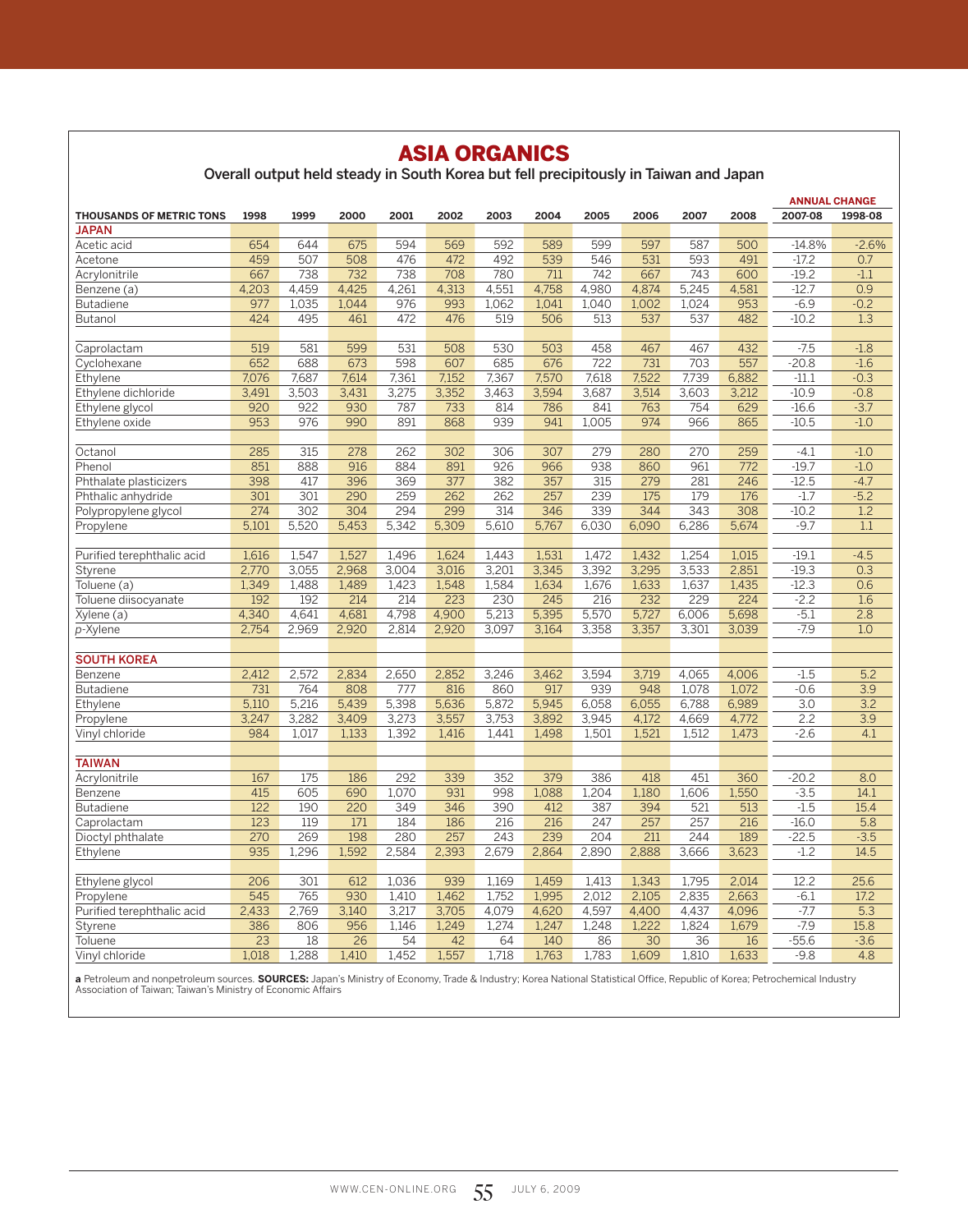#### U.S. INORGANICS

Production of all inorganics decreased, except for nitric acid and sodium sulfate

|                                                |        |        |        |        |        |        |        |        |        |        |        |         | <b>ANNUAL CHANGE</b> |
|------------------------------------------------|--------|--------|--------|--------|--------|--------|--------|--------|--------|--------|--------|---------|----------------------|
| <b>THOUSANDS OF METRIC TONS</b>                | 1998   | 1999   | 2000   | 2001   | 2002   | 2003   | 2004   | 2005   | 2006   | 2007   | 2008   | 2007-08 | 1998-08              |
| Aluminum sulfate (a)                           | 1.058  | 1.085  | 976    | 1.019  | 1.053  | 961    | 971    | 967    | 912    | 877    | 865    | $-1.4%$ | $-2.0%$              |
| Ammonia (b)                                    | 16.757 | 15.725 | 14.339 | 11.090 | 12.574 | 10.466 | 10.937 | 10.141 | 9.960  | 10.744 | 9.547  | $-11.1$ | $-5.5$               |
| Ammonium nitrate (c)                           | 8.235  | 6.920  | 7.237  | 5,833  | 6.436  | 5.733  | 6.558  | 6.541  | 6.411  | 7,311  | 7.279  | $-0.4$  | $-1.2$               |
| Ammonium sulfate                               | 2,528  | 2.357  | 2.547  | 2.347  | 2.671  | 2.604  | 2.726  | 2,636  | 2.603  | 2.835  | 2.507  | $-11.6$ | $-0.1$               |
|                                                |        |        |        |        |        |        |        |        |        |        |        |         |                      |
| Chlorine                                       | 11.647 | 12.111 | 12.698 | 11.487 | 11.681 | 10.359 | 12.326 | 10.275 | 10.331 | 10.791 | 9.629  | $-10.8$ | $-1.9$               |
| Hydrochloric acid                              | 4.226  | 4.081  | 4.278  | 3.969  | 4.037  | 4.179  | 5.301  | 4.618  | 4.232  | 4.224  | 3.808  | $-9.8$  | $-1.0$               |
| Nitric acid. 100%                              | 8.421  | 8,113  | 7.898  | 6.416  | 6,939  | 6.747  | 6.466  | 6.710  | 6.607  | 7.381  | 7,503  | 1.7     | $-1.1$               |
| Phosphoric acid, P <sub>2</sub> O <sub>5</sub> | 12.599 | 12.433 | 11.330 | 10.472 | 11.146 | 11.324 | 11.511 | 11.447 | 10.700 | 11.000 | 9.211  | $-16.3$ | $-3.1$               |
|                                                |        |        |        |        |        |        |        |        |        |        |        |         |                      |
| Sodium chlorate                                | 707    | 742    | 853    | 792    | 721    | 668    | 556    | 523    | 558    | 600    | 547    | $-8.8$  | $-2.5$               |
| Sodium hydroxide                               | 11.893 | 11.971 | 10.451 | 9.811  | 9.459  | 8.793  | 9.618  | 8.519  | 8.061  | 8.046  | 7.263  | $-9.7$  | $-4.8$               |
| Sodium sulfate (d)                             | 571    | 599    | 462    | 512    | 500    | 466    | 469    | 467    | 290    | 312    | 322    | 3.2     | $-5.6$               |
| Sulfuric acid (e)                              | 44,000 | 40.594 | 39.584 | 36.338 | 36.062 | 37.373 | 38.021 | 37.183 | 35.909 | 36.636 | 32.443 | $-11.4$ | $-3.0$               |

**a** Commercial, 17% Al<sub>2</sub>O<sub>3</sub>; includes production by municipalities. **b** Synthetic anhydrous; excludes by-product ammonia liquor and ammonium sulfate. **c** Original solution.<br>**d** High purity. **e** Gross (new and fortified).

#### CANADA INORGANICS

Unlike in the U.S., Canadian inorganic chemicals mostly turned in strong gains in 2008

| <b>THOUSANDS OF</b> |       |       |       |       |       |       |       |       |       |       |       |         | <b>ANNUAL CHANGE</b> |
|---------------------|-------|-------|-------|-------|-------|-------|-------|-------|-------|-------|-------|---------|----------------------|
| <b>METRIC TONS</b>  | 1998  | 1999  | 2000  | 2001  | 2002  | 2003  | 2004  | 2005  | 2006  | 2007  | 2008  |         | 2007-08 1998-08      |
| Aluminum sulfate    | 191   | 205   | 167   | 170   | 176   | 171   | 167   | 175   | 164   | 199   | 224   | 12.6%   | 1.6%                 |
| Ammonia             | 4.737 | 4.889 | 4.888 | 4.297 | 4.501 | 4.455 | 4.996 | 4.607 | 4.623 | 4.411 | 4.730 | 7.2     | $-0.0$               |
| Ammonium nitrate    | 1.000 | 1.052 | 1,110 | 1.174 | 1.152 | 1.031 | 1.096 | 1,206 | 1,181 | 1.188 | 1,277 | 7.5     | 2.5                  |
| Carbon black        | 217   | 218   | 229   | 215   | 215   | 205   | 223   | 235   | 225   | na    | na    | na      | na                   |
| Chlorine            | 989   | 1.065 | 1.079 | 1.054 | 1.095 | 994   | 1.057 | 1.008 | 929   | 601   | 570   | $-5.2$  | $-5.4$               |
|                     |       |       |       |       |       |       |       |       |       |       |       |         |                      |
| Hydrochloric acid   | 149   | 157   | 155   | 143   | 151   | 153   | 149   | 142   | 155   | 138   | 154   | 11.6    | 0.3                  |
| Hydrogen peroxide   | 199   | 228   | 237   | 203   | 222   | 226   | 244   | 244   | na    | 236   | 247   | 4.7     | 2.2                  |
| Nitric acid         | 935   | 1.007 | 1.074 | 1.054 | 1.143 | 1.105 | 1,219 | 1,147 | 1.180 | 1,132 | 821   | $-27.5$ | $-1.3$               |
| Sodium chlorate     | 1.012 | 1.049 | 1.107 | 1.082 | 1.055 | 1.129 | 1.183 | 1.169 | 1.111 | 1.073 | 1.072 | $-0.1$  | 0.6                  |
| Sodium hydroxide    | 1.015 | L082  | 1.094 | L.074 | 1.111 | 1.059 | 1.146 | 1,119 | 1.012 | 676   | 684   | 1.2     | $-3.9$               |
| Sulfuric acid       | 4,333 | 4,194 | 3.804 | 3.846 | 3,887 | 3.465 | 3,933 | 3.743 | 3,823 | 3,833 | 4,098 | 6.9     | $-0.6$               |

**NOTE:** Some data are now not being released because of confidentiality requirements. **na** = not available. **SOURCE:** Statistics Canada

### JAPAN INORGANICS

Amid the economic downturn, production of hydrochloric acid, nitrogen, and sulfuric acid rose slightly

|       |       |        |        |        |        |        |        |        |        |        |         | <b>ANNUAL CHANGE</b> |
|-------|-------|--------|--------|--------|--------|--------|--------|--------|--------|--------|---------|----------------------|
| 1998  | 1999  | 2000   | 2001   | 2002   | 2003   | 2004   | 2005   | 2006   | 2007   | 2008   | 2007-08 | 1998-08              |
| 1.689 | 1.685 | 1.715  | 1.604  | 1.450  | 1,291  | 1,340  | 1.318  | 1,328  | 1.355  | 1.244  | $-8.2%$ | $-3.0\%$             |
| 1,618 | 1.716 | 1.749  | 1.585  | 1.564  | 1,570  | 1.526  | 1.458  | 1.439  | 1.463  | 1.412  | $-3.5$  | $-1.4$               |
| 723   | 761   | 788    | 742    | 755    | 788    | 804    | 805    | 827    | 835    | 821    | $-1.7$  | 1.3                  |
| 881   | 875   | 847    | 777    | 754    | 723    | 619    | 601    | 571    | 550    | 520    | $-5.5$  | $-5.1$               |
| 2,408 | 2.448 | 2.494  | 2,342  | 2.317  | 2.363  | 2,324  | 2.308  | 2,326  | 2,343  | 2.386  | 1.8     | $-0.1$               |
| 140   | 145   | 151    | 159    | 167    | 176    | 196    | 197    | 221    | 218    | 214    | $-1.8$  | 4.3                  |
|       |       |        |        |        |        |        |        |        |        |        |         |                      |
| 9.716 | 9,855 | 10.290 | 10.296 | 10.455 | 10.835 | 11.281 | 11.435 | 11.998 | 12.696 | 13.211 | 4.1     | 3.1                  |
| 9.188 | 9,534 | 10.655 | 10.373 | 10.720 | 11.250 | 11.278 | 11.371 | 11.766 | 12.407 | 11.941 | $-3.8$  | 2.7                  |
| 4,252 | 4.345 | 4.471  | 4.291  | 4.271  | 4.369  | 4.493  | 4.552  | 4.453  | 4.482  | 4.368  | $-2.5$  | 0.3                  |
| 765   | 769   | 720    | 679    | 622    | 596    | 577    | 546    | 541    | 524    | 471    | $-10.1$ | $-4.7$               |
| 6.739 | 6,943 | 7.059  | 6.727  | 6.763  | 6.534  | 6,444  | 6.546  | 6.843  | 7.098  | 7.227  | 1.8     | 0.7                  |
| 251   | 269   | 270    | 257    | 240    | 253    | 253    | 259    | 240    | 246    | 225    | $-8.5$  | $-1.1$               |
|       |       |        |        |        |        |        |        |        |        |        |         |                      |

**a** For agricultural and nonagricultural use. **mcm** = millions of cubic meters. **SOURCE:** Ministry of Economy, Trade & Industry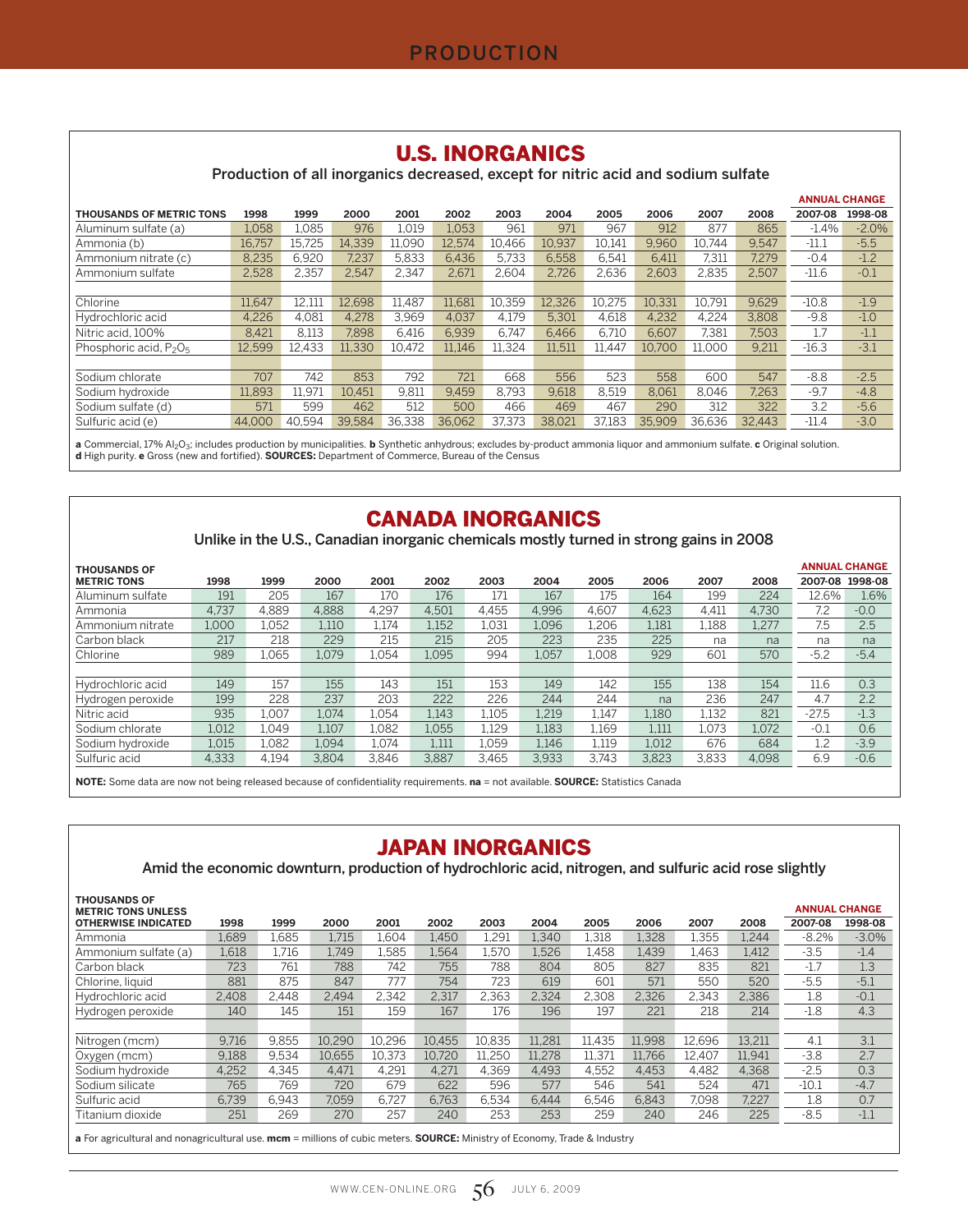# EUROPE INORGANICS

Most inorganic chemicals posted an increase in 2007

| <b>THOUSANDS OF</b><br><b>METRIC TONS UNLESS</b> |        |        |       |       |        |        |        |        |        |        |        | <b>ANNUAL</b><br><b>CHANGE.</b> |
|--------------------------------------------------|--------|--------|-------|-------|--------|--------|--------|--------|--------|--------|--------|---------------------------------|
| <b>OTHERWISE INDICATED</b>                       | 1997   | 1998   | 1999  | 2000  | 2001   | 2002   | 2003   | 2004   | 2005   | 2006   | 2007   | 2006-07                         |
| Carbon black                                     | 1.243  | .386   | 1.322 | 1.342 | 1.059  | 1.025  | 1.009  | 1.468  | 1.388  | 1.662  | 1.871  | 12.6%                           |
| Chlorine                                         | 9.386  | 9,190  | 9.219 | 9.697 | 9.265  | 9,222  | 9,525  | 10.396 | 10.382 | 10,315 | 10.624 | 3.0                             |
| Hydrochloric acid                                | 1,907  | 1,830  | 2,098 | 2,050 | 2.608  | 4,142  | 3.784  | 5,165  | 6,002  | 3.071  | 3,458  | 12.6                            |
| Hydrogen (mcm)                                   | 1,883  | 2,124  | 2,252 | 2,196 | 5,553  | 7,519  | 8,962  | 10,690 | 11,251 | 6,526  | 8,000  | 22.6                            |
|                                                  |        |        |       |       |        |        |        |        |        |        |        |                                 |
| Hydrogen peroxide                                | 133    | 248    | 438   | 847   | 372    | 655    | 736    | 1,085  | 1,123  | 911    | 973    | 6.8                             |
| Nitrogen (mcm)                                   | 11,950 | 10.490 | 7.422 | 8.091 | 12.829 | 13.942 | 17.807 | 22.326 | 22.457 | 23.123 | 22.695 | $-1.9$                          |
| Oxygen (mcm)                                     | 10,610 | 4.674  | 5.592 | 5.965 | 12.678 | 19.026 | 22.554 | 27,112 | 27,824 | 27.754 | 28,013 | 0.9                             |
| Phosphoric acid (a)                              | 599    | 526    | 995   | 692   | 2.463  | 3.921  | 3.574  | 4.304  | 4.257  | 703    | 671    | $-4.6$                          |
| Sodium carbonate                                 | 1.589  | 4.998  | 4.567 | 4,401 | 1.451  | 1.493  | 3.874  | 6.609  | 6.956  | 6.828  | 6,610  | $-3.2$                          |
|                                                  |        |        |       |       |        |        |        |        |        |        |        |                                 |
| Sodium hydroxide                                 | 6,197  | 6.090  | 5.418 | 5,780 | 6.756  | 9,114  | 7.937  | 9,994  | 9.829  | 8.773  | 8,967  | 2.2                             |
| Sodium sulfate                                   | 2.718  | 2.748  | 2.237 | 2,314 | 1.806  | 2,951  | 3.082  | 3,406  | 3.565  | 3.221  | 3.086  | $-4.2$                          |
| Sulfuric acid (b)                                | 6.586  | 6,832  | 7.109 | 6,598 | 8,157  | 13.835 | 12.746 | 16.584 | 16.609 | 9.739  | 9.744  | 0.1                             |
| Titanium oxides                                  | na     | 415    | 433   | 538   | na     | 440    | 419    | 588    | 602    | 623    | 626    | 0.5                             |

**NOTE:** Data for 2008 are not available. Data from 2005 forward are for 27 countries in the European Union; between 2002 and 2005, for 25 countries; and prior to 2002, for 15 countries. Thus, 10-year comparisons are not meaningful. **a** As P<sub>2</sub>O<sub>5</sub>. **b** As SO<sub>3</sub>. **mcm** = millions of cubic meters. **na** = not available.<br>**SOURCES:** European Union, national government statistics offices, EuroChlor

#### CHINA INORGANICS

Output of sulfuric acid fell, and that of other chemicals grew less than in past years

| <b>THOUSANDS OF</b>     |        |       |        |        |        |        |        |        |        |        |        |         | <b>ANNUAL CHANGE</b> |
|-------------------------|--------|-------|--------|--------|--------|--------|--------|--------|--------|--------|--------|---------|----------------------|
| <b>METRIC TONS</b>      | 1998   | 1999  | 2000   | 2001   | 2003   | 2003   | 2004   | 2005   | 2006   | 2007   | 2008   | 2007-08 | 1998-08              |
| Hydrochloric acid (31%) | 3.801  | 3.960 | 4.454  | 4.705  | 4.926  | 5.276  | 6.007  | 6.582  | 7.306  | 7.476  | 7.571  | 1.3%    | 7.1%                 |
| Sodium carbonate        | 7.368  | 486   | 9.199  | 9.144  | 10.189 | 11.075 | 12.668 | 14.211 | 15.972 | 17.718 | 18.813 | 6.2     | 9.8                  |
| Sodium hydroxide        | 5.184  | 5.495 | 7.123  | 7.880  | 8.227  | 9.399  | 10.603 | 12.400 | 15.118 | 7.593  | 18.522 | 5.3     | 13.6                 |
| Sulfuric acid           | 20.519 | .589  | 23.888 | 26.963 | 29.674 | 33.191 | 38.249 | 44.621 | 48.603 | 53.907 | 51.101 | $-5.2$  | 9.6                  |

**SOURCE:** China National Chemical Information Center

# U.S. PLASTICS

Every category declined, with polypropylene down the most

| <b>THOUSANDS OF</b>      |       |       |       |       |       |       |       |       |       |       |       |          | <b>ANNUAL CHANGE</b> |
|--------------------------|-------|-------|-------|-------|-------|-------|-------|-------|-------|-------|-------|----------|----------------------|
| <b>METRIC TONS</b>       | 1998  | 1999  | 2000  | 2001  | 2002  | 2003  | 2004  | 2005  | 2006  | 2007  | 2008  | 2007-08  | 1998-08              |
| Polyethylene             |       |       |       |       |       |       |       |       |       |       |       |          |                      |
| Low-density (a,b)        | 3.437 | 3.493 | 3.436 | 3.491 | 3.647 | 3.540 | 3.763 | 3.558 | 3.586 | 3.596 | 3.177 | $-11.7%$ | $-0.8%$              |
| Linear low-density (a,b) | 3.278 | 3.677 | 3.607 | 4.659 | 5.139 | 5.052 | 5.640 | 5.395 | 5.919 | 6.162 | 5.469 | $-11.2$  | 5.3                  |
| High-density (b,c)       | 5.862 | 6.289 | 6.336 | 6.933 | 7.243 | 7.125 | 7.960 | 7.328 | 7.966 | 8.265 | 7.370 | $-10.8$  | 2.3                  |
| Polypropylene (d)        | 6.271 | 7.028 | 7.139 | 7.228 | 7.691 | 8.013 | 8.415 | 8.149 | 8.442 | 8.820 | 7.606 | $-13.8$  | 1.9                  |
| Polystyrene (e)          | 2.829 | 2.935 | 3.104 | 2.773 | 3,025 | 2.900 | 3.062 | 2.854 | 2.807 | 2.728 | 2,368 | $-13.2$  | $-1.8$               |
| Polyvinyl chloride &     | 6.578 | 6.764 | 6,551 | 6.467 | 6.939 | 6.669 | 7.251 | 6.921 | 6.758 | 6.625 | 5.801 | $-12.4$  | $-1.2$               |
| copolymers (d)           |       |       |       |       |       |       |       |       |       |       |       |          |                      |

**a** Density 0.940 and below. **b** Data include Canadian production from 2001. **c** Density above 0.940. **d** Data include Canadian and Mexican production. **e** Data include Canadian production from 2000. **SOURCE:** American Plastics Council

### CANADA PLASTICS

Plastics production saw a sharp decrease in 2008

| <b>THOUSANDS OF</b>     |       |       |       |       |       |       |       |       |       |       |       |          | <b>ANNUAL CHANGE</b> |
|-------------------------|-------|-------|-------|-------|-------|-------|-------|-------|-------|-------|-------|----------|----------------------|
| <b>METRIC TONS</b>      | 1998  | 1999  | 2000  | 2001  | 2002  | 2003  | 2004  | 2005  | 2006  | 2007  | 2008  | 2007-08  | 1998-08              |
| Polyesters, unsaturated | 82    | 108   | 120   | 115   | 113   | 139   | 100   | 90    | 81    | 62    | 53    | $-14.5%$ | $-4.3%$              |
| Polyethylene (a)        | 2.283 | 2.485 | 2.751 | 3.035 | 3.330 | 3.083 | 3.587 | 3.366 | 3.594 | 3.736 | 3.282 | $-12.2$  | 3.7                  |
| Polystyrene (b)         | 180   | 200   | 203   | 186   | 195   | 183   | 207   | 198   | 195   | 83    | na    | na       | na                   |

**NOTE:** Some data are now not being released because of confidentiality requirements. **a** Includes high-, low-, and linear low-density polyethylene. **b** Includes acrylonitrile-butadiene-styrene. **na** = not available. **SOURCE:** Statistics Canada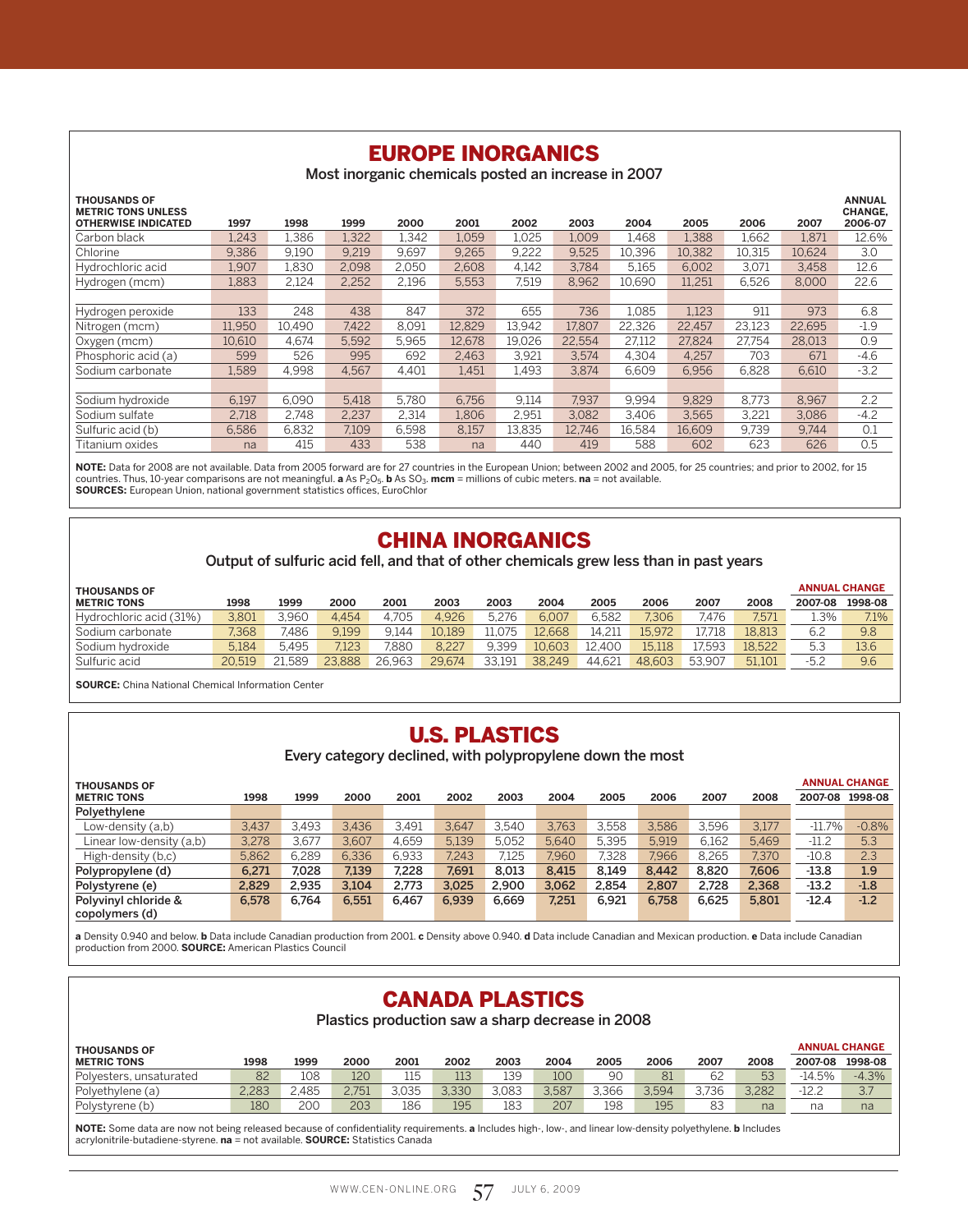## EUROPE PLASTICS

Polyethylene saw a modest increase in 2007

| <b>THOUSANDS OF</b> |       |       |        |        |        |        |        |        |        |        |        | <b>ANNUAL</b><br><b>CHANGE.</b> |
|---------------------|-------|-------|--------|--------|--------|--------|--------|--------|--------|--------|--------|---------------------------------|
| <b>METRIC TONS</b>  | 1997  | 1998  | 1999   | 2000   | 2001   | 2002   | 2003   | 2004   | 2005   | 2006   | 2007   | 2006-07                         |
| Polyethylene        | 8.508 | 9.731 | 10.223 | 10.579 | 11.487 | 11.599 | 11.942 | 13,859 | 14.529 | 13.550 | 13.957 | 3.0%                            |
| Polystyrene         | 1,117 | 1.090 | 675    | 331    | 2.410  | 2.550  | 2.540  | l.790  | 1.859  | na     | na     | na                              |
| Acrylonitrile-      | 762   | 859   | 971    | 1.038  | 466    | 793    | 495    | 811    | 891    | 690    | 743    | 7.7                             |
| butadiene-styrene   |       |       |        |        |        |        |        |        |        |        |        |                                 |
| Polyvinyl chloride  | 4,792 | 2.651 | 3.209  | 4.893  | 5.681  | 6.531  | 6.694  | 6.485  | 6.594  | 7.008  | 6,888  | $-1.7$                          |
|                     |       |       |        |        |        |        |        |        |        |        |        |                                 |
| Epoxy resins        | 373   | 334   | 393    | 419    | 215    | 464    | 356    | 633    | 693    | 801    | 798    | $-0.4$                          |
| Polypropylene       | na    | 4.158 | 6.524  | 6.984  | 7.526  | 8.113  | 8.638  | 8.950  | 9.050  | na     | na     | na                              |
| Polyamides          | 1,652 | 1.494 | 766    | 1.412  | 1,209  | 1,833  | 1,769  | 2.052  | 2.119  | 1.940  | 1,959  | 1.0                             |
| Synthetic rubber    | 2.419 | 2,245 | 2,239  | 2.342  | 2.691  | 3,250  | 3.713  | 4.415  | 4.170  | 4.391  | 4.075  | $-7.2$                          |

**NOTE:** Data for 2008 are not available. Data from 2005 forward are for 27 countries in the European Union; between 2002 and 2005, for 25 countries; and prior to 2002, for 15<br>countries. Thus, 10-year comparisons are not me

#### ASIA PLASTICS

Output shrank across the board, most sharply in Taiwan

| <b>THOUSANDS OF</b>                 |       |       |       |       |       |       |       |       |       |       |       |          | <b>ANNUAL CHANGE</b> |
|-------------------------------------|-------|-------|-------|-------|-------|-------|-------|-------|-------|-------|-------|----------|----------------------|
| <b>METRIC TONS</b>                  | 1998  | 1999  | 2000  | 2001  | 2002  | 2003  | 2004  | 2005  | 2006  | 2007  | 2008  |          | 2007-08 1998-08      |
| <b>JAPAN</b>                        |       |       |       |       |       |       |       |       |       |       |       |          |                      |
| Polyethylene                        | 3.143 | 3,369 | 3,342 | 3,294 | 3,176 | 3,165 | 3.238 | 3,240 | 3,166 | 3,232 | 3.089 | $-4.4%$  | $-0.2%$              |
| Polyethylene terephthalate          | 1,300 | 1,281 | 1,308 | 1,243 | 1,211 | 1,076 | 1,195 | 1,126 | 1,110 | 1,104 | 1,052 | $-4.7$   | $-2.1$               |
| Polypropylene                       | 2,520 | 2,626 | 2.721 | 2,696 | 2.641 | 2.751 | 2.908 | 3,063 | 3.049 | 3.087 | 2,871 | $-7.0$   | 1.3                  |
| Polystyrene                         | 1,975 | 2,037 | 2,024 | 1,810 | 1,837 | 1,801 | 1.824 | 1,734 | 1,745 | 1.749 | 1,596 | $-8.7$   | $-2.1$               |
| Polyvinyl chloride                  | 2,457 | 2,460 | 2,410 | 2,195 | 2,225 | 2,164 | 2,153 | 2,151 | 2,146 | 2,162 | 1,797 | $-16.9$  | $-3.1$               |
| Epoxy resins                        | 204   | 225   | 243   | 192   | 201   | 195   | 215   | 211   | 229   | 239   | 214   | $-10.5$  | 0.5                  |
| Phenolic resins                     | 259   | 250   | 262   | 232   | 242   | 261   | 287   | 280   | 284   | 295   | 287   | $-2.7$   | 1.0                  |
| Polycarbonate                       | 317   | 351   | 354   | 370   | 386   | 409   | 411   | 431   | 413   | 418   | 347   | $-17.0$  | 0.9                  |
| Synthetic rubber                    | 1,520 | 1,577 | 1.590 | 1,466 | 1,522 | 1,577 | 1,616 | 1,627 | 1,607 | 1,655 | 1,651 | $-0.2$   | 0.8                  |
|                                     |       |       |       |       |       |       |       |       |       |       |       |          |                      |
| <b>SOUTH KOREA</b>                  |       |       |       |       |       |       |       |       |       |       |       |          |                      |
| Acrylonitrile-<br>butadiene-styrene | 636   | 784   | 777   | 932   | 1,120 | 1,143 | 1,105 | 980   | 1,077 | 1,145 | 1,056 | $-7.8%$  | 5.2%                 |
| Polyethylene, high-density          | 1.615 | 1.756 | 1.706 | 1,839 | 1.871 | 1.925 | 1.882 | 1.949 | 1.936 | 1.984 | 2.031 | 2.4      | 2.3                  |
| Polyethylene, low-density           | 1,518 | 1,642 | 1,576 | 1,614 | 1,624 | 1,627 | 1,706 | 1,744 | 1,728 | 1,790 | 1,783 | $-0.4$   | 1.6                  |
| Polypropylene                       | 2,355 | 2,440 | 2,413 | 2,485 | 2,622 | 2,811 | 2,930 | 3,013 | 3,040 | 3,240 | 3,391 | 4.7      | 3.7                  |
| Polystyrene                         | 1,038 | 1,105 | 1,212 | 1,354 | 1,361 | 1,427 | 1.176 | 1,093 | 1,009 | 1,072 | 1,014 | $-5.4$   | $-0.2$               |
| Polyvinyl chloride                  | 1,013 | 1.170 | 1.191 | 1.238 | 1.244 | 1.278 | 1,306 | 1,184 | 1,203 | 1.161 | 1,164 | 0.3      | 1.4                  |
|                                     |       |       |       |       |       |       |       |       |       |       |       |          |                      |
| <b>TAIWAN</b>                       |       |       |       |       |       |       |       |       |       |       |       |          |                      |
| Acrylonitrile-<br>butadiene-styrene | 899   | 1,016 | 1,067 | 985   | 1,078 | 1,105 | 1,166 | 1,215 | 1,274 | 1,324 | 1,130 | $-14.7%$ | 2.3%                 |
| Polyester resin                     | 175   | 204   | 198   | 204   | 219   | 212   | 185   | 168   | 162   | 168   | 143   | $-14.9$  | $-2.0$               |
| Polyethylene, high-density          | 273   | 395   | 306   | 510   | 507   | 547   | 537   | 515   | 521   | 577   | 512   | $-11.3$  | 6.5                  |
| Polyethylene, low-density           | 224   | 236   | 273   | 477   | 492   | 536   | 609   | 663   | 597   | 700   | 623   | $-11.0$  | 10.8                 |
| Polypropylene                       | 418   | 517   | 564   | 773   | 830   | 937   | 1,020 | 1,098 | 1,174 | 1,262 | 1.179 | $-6.6$   | 10.9                 |
| Polystyrene                         | 764   | 765   | 711   | 866   | 848   | 858   | 817   | 830   | 713   | 761   | 638   | $-16.2$  | $-1.8$               |
| Polyurethane resin                  | 145   | 157   | 185   | 170   | 189   | 193   | 214   | 195   | 191   | 185   | 169   | $-8.6$   | 1.5                  |
| Styrene-butadiene rubber            | 107   | 104   | 83    | 81    | 78    | 69    | 108   | 96    | 102   | 112   | 102   | $-8.9$   | $-0.5$               |
| Polybutadiene rubber                | 56    | 54    | 50    | 52    | 52    | 54    | 56    | 53    | 50    | 54    | 50    | $-7.4$   | $-1.1$               |

**SOURCES:** Japan's Ministry of Economy, Trade & Industry; Korea National Statistical Office, Republic of Korea; Petrochemical Industry Association of Taiwan; Taiwan's Ministry of Economic Affairs